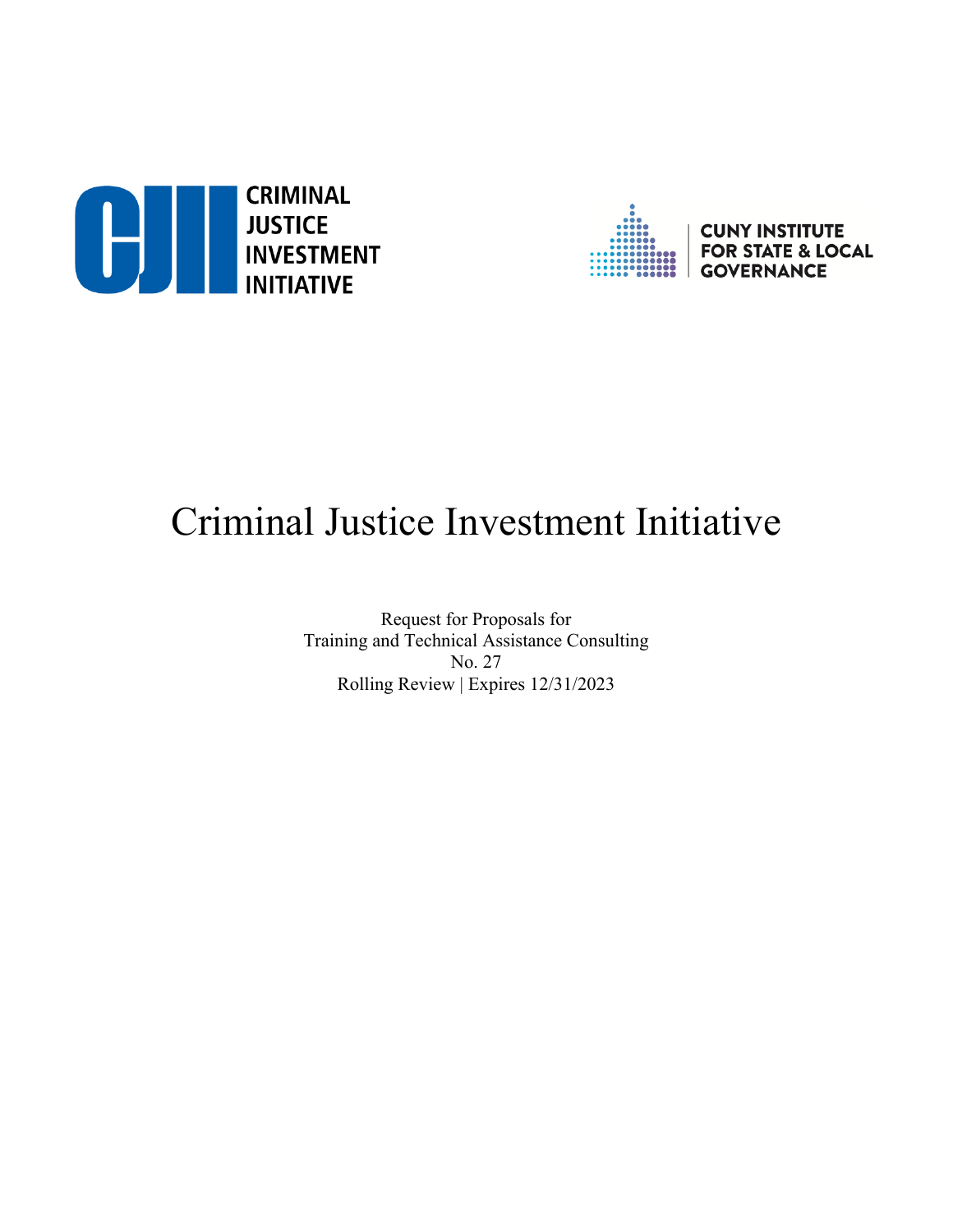# Table of Contents

| III. |  |
|------|--|
|      |  |
|      |  |
|      |  |
|      |  |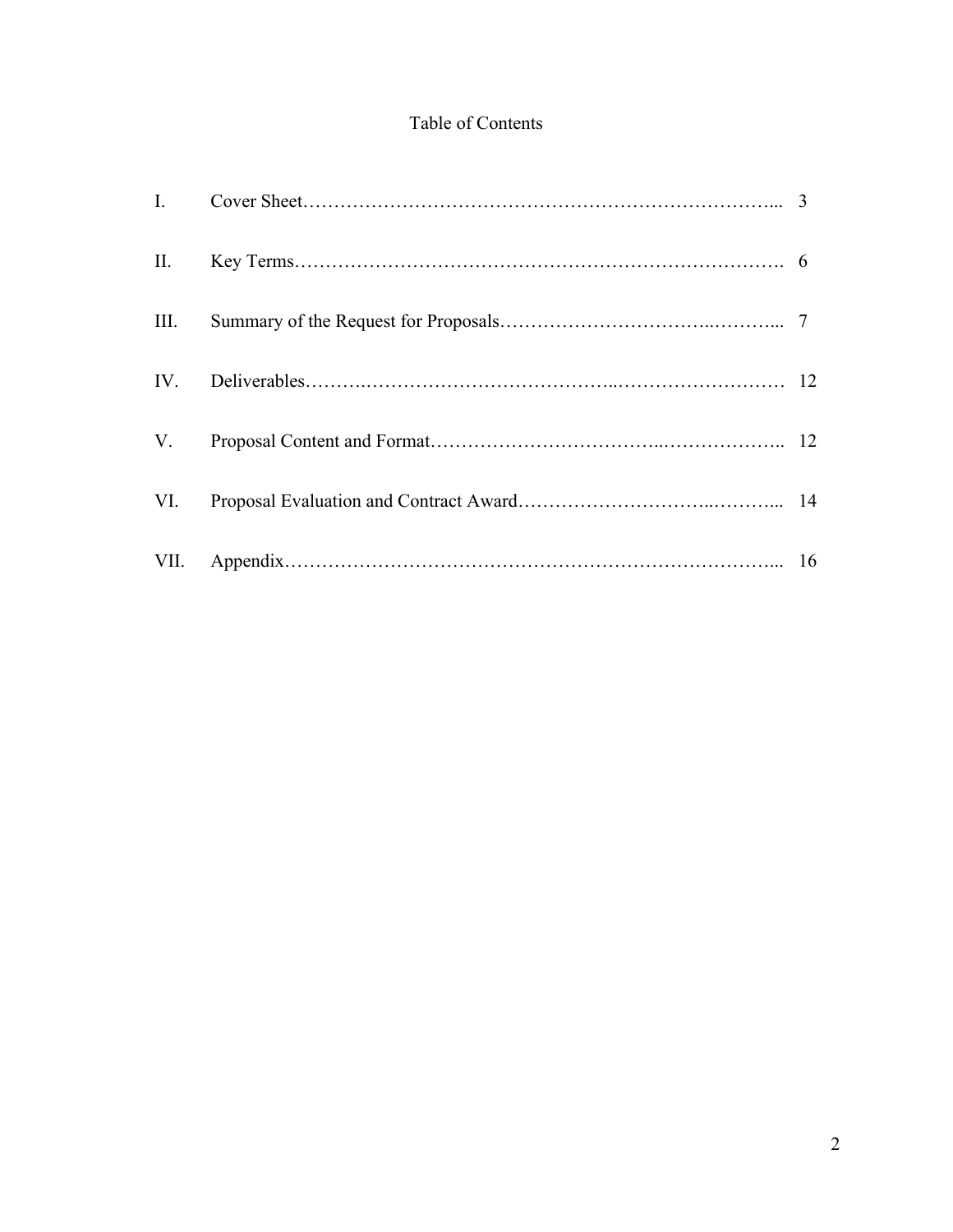# **I. Cover Sheet for Training and Technical Assistance Consulting**

### **A. Goal of the RFP**

The goal of this Request for Proposals (RFP) is to identify experts to join a Consortium that provides training and technical assistance (TTA) to grantees under the New York County District Attorney's Office (DANY) Criminal Justice Investment Initiative (CJII). ISLG seeks expertise in TTA delivery across 3 broad areas (competition pools within the Consortium) – **(i) strategic support**, **(ii) operations management**, and **(iii) programmatic support**. TTA experts, including but not limited to nonprofit and/or for-profit organizations, individual consultants, and institutions of higher education, are invited to apply for this RFP. This RFP will remain open until December 2023 and proposals will be reviewed on a rolling basis, approximately quarterly (at ISLG's discretion). The deadline to be considered in the first round of review for this RFP is Monday, May 23, 2022. More detail on the RFP's timeline is outlined in *Section I.D. Timeline and Submission Instructions*. More detail on TTA needs across the three Competition Pools is outlined in *Section III.B Areas of Training and Technical Assistance Expertise*. Asset forfeiture funds (i.e., the source of CJII funding) cannot be used to fund government staff salaries.

### **Current members of the CJII TTA Consortium should not submit a proposal in response to this solicitation.1**

### **B. Competition Pools and Contracting Process**

ISLG is seeking applicants with TTA expertise across a broad range of areas to join three (3) existing competition pools. Applicants may apply for consideration under each pool, as relevant to their expertise. Example areas of support for each pool are provided in *Section III.B Areas of Training and Technical Assistance Expertise*. Applicants seeking to apply for consideration under multiple pools should submit one (1) proposal, with separate "Proposed TTA Approach Narrative" sections for each competition pool they are applying to join, as detailed in *Section V. Proposal Content and Format.* ISLG reserves the right, based on the criteria detailed in this RFP, to determine how many and for which areas of TTA contracts will be awarded.

Applicants selected to be a part of one or more competition pool(s) under this RFP are not offered or guaranteed any projects or minimum base payments under their contract. Rather, specific work assignments will be awarded through Task Orders.

<sup>1</sup> Organizations that are already part of the CJII TTA Consortium should **not** submit a proposal under this solicitation, unless their organization is changing its corporate structure. For example, any members that joined the Consortium while fiscally sponsored and later become independent nonprofits will need to reapply upon becoming an independent nonprofit. The reapplication process and form will be streamlined for these members. Please contact cjii@islg.cuny.edu for more information. Current Consortium members include: Association to Benefit Children, Beam Center, Bennett Midland, Center for Court Innovation, Center for Employment Opportunities, Childmind Institute, College & Community Fellowship, Community Connections for Youth, Community Resource Exchange, Educational Alliance, Elizabeth Elston Consulting, exalt Youth, Exodus Transitional Community, Graham Windham, Health Management Associates, ideas42, Institute for Justice and Opportunity, JFC Consult, Legal Action Center, Living Redemption Youth Opportunity Hub, MindOpen Learning Strategies, New York Committee for Occupational Safety and Health, New York Council of Nonprofits, Nonprofit Finance Fund, Public Works Partners, Sanctuary for Families, The Door-A Center of Alternatives, The Eagle Academy Foundation, The Joe Torre Safe at Home Foundation, The New School Institute for Transformative Mentoring, The New York Center for Children, The Osborne Association, The Urban Institute, University Settlement, Vibrant Emotional Health, Workforce Professionals Training Institute, and Yates Advisory.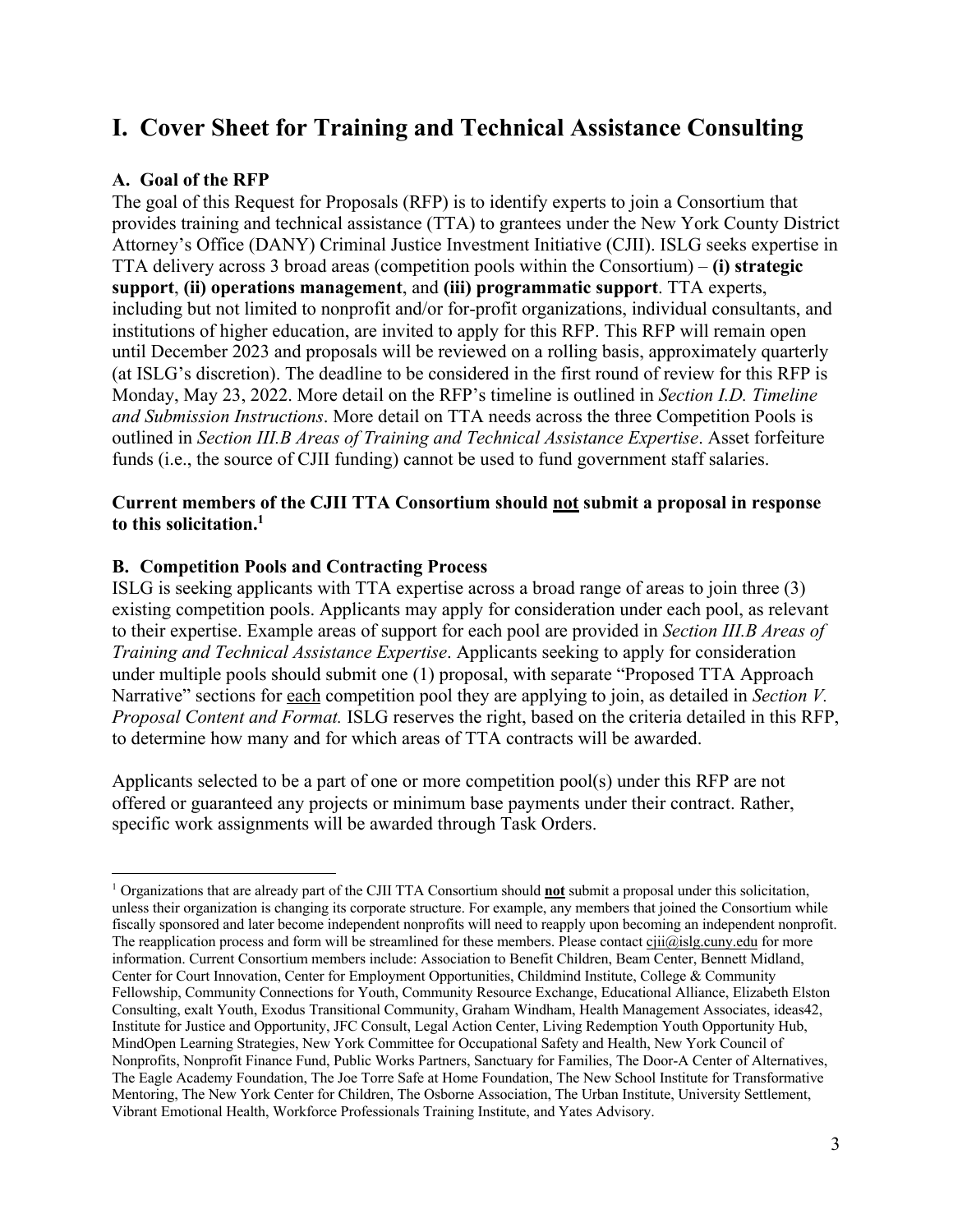ISLG will issue Requests for Work Proposals (RFWPs) to the relevant competition pool(s), as TTA needs arise among its grantee community and throughout the lifetime of CJII. Each RFWP will set forth the scope of work and available budget. Applicants selected through this RFP to be contractors within one or more competition pool(s) shall submit proposals in response to RFWPs. Proposals will be evaluated in accordance with criteria described in each RFWP. RFWPs will result in Task Orders with contractors to conduct the outlined scope of work. This process is detailed in *Section III.C Anticipated Contract Specifications*.

Applicants' proposed price and rates will be considered as part of the selection process for this RFP to be a part of the competition pools. Evaluation and selection criteria will be determined for each RFWP.

# **C. Anticipated Contract Term and Funding Available**

It is anticipated that the term of contract(s) awarded under this RFP will be from as early as June 2022 to December 2023. ISLG reserves the right, prior to contract award, to determine the length of the initial contract term. Applicants that are selected under this RFP are advised that no minimum or maximum contract amount or payment is guaranteed.

### **D. Timeline and Submission Instructions**

Proposals for this RFP will be reviewed on a rolling basis until December 2023. Proposals will be reviewed at ISLG's discretion, approximately quarterly.

- **1.** Release Date of RFP: Thursday, April 14, 2022
- **2.** Questions: Questions and requests for clarification about this RFP may be submitted in writing on a rolling basis, by emailing  $\frac{c}{\text{iii}}(\omega)$  islg.cuny.edu with the subject line, "TTA RFP No. 27: Question." Question responses will be posted on a rolling basis, at ISLG's discretion. The deadline to submit questions for ISLG's first round of proposal review is Friday, April 29, 2022 at 11:59 PM EST. Questions submitted after this date will be responded to on a rolling basis, based on the approximately quarterly review process.
- **3.** Answers to all questions will be available as an addendum to this RFP, posted on a rolling basis, based on the approximately quarterly review process. Answers to questions submitted for the first round of review will be posted by 11:59 PM EST on Monday, May 9, 2022. It will be the responsibility of applicants to check the CJII website to remain up to date regarding all addenda issued for the current RFP. Any addenda will be posted here: http://cjii.org/category/opportunities/.
- **4.** Proposal Due Date: Proposals may be submitted on a rolling basis between the release of this RFP and December 31, 2023. **The deadline to submit proposals for ISLG's first round of proposal review is Monday, May 23, 2022, at 11:59 PM EST**. Proposals should be submitted by email, to  $cji\hat{a}j$  and  $cji\hat{a}j$  and  $cji$  with the subject line, "TTA RFP No. 27 Proposal: *[Applicant Name]*." Proposals submitted after this date will be reviewed on a rolling basis, based on the approximately quarterly review process.
- **5.** Anticipated Contract Date: ISLG anticipates contracts starting as early as June 2022.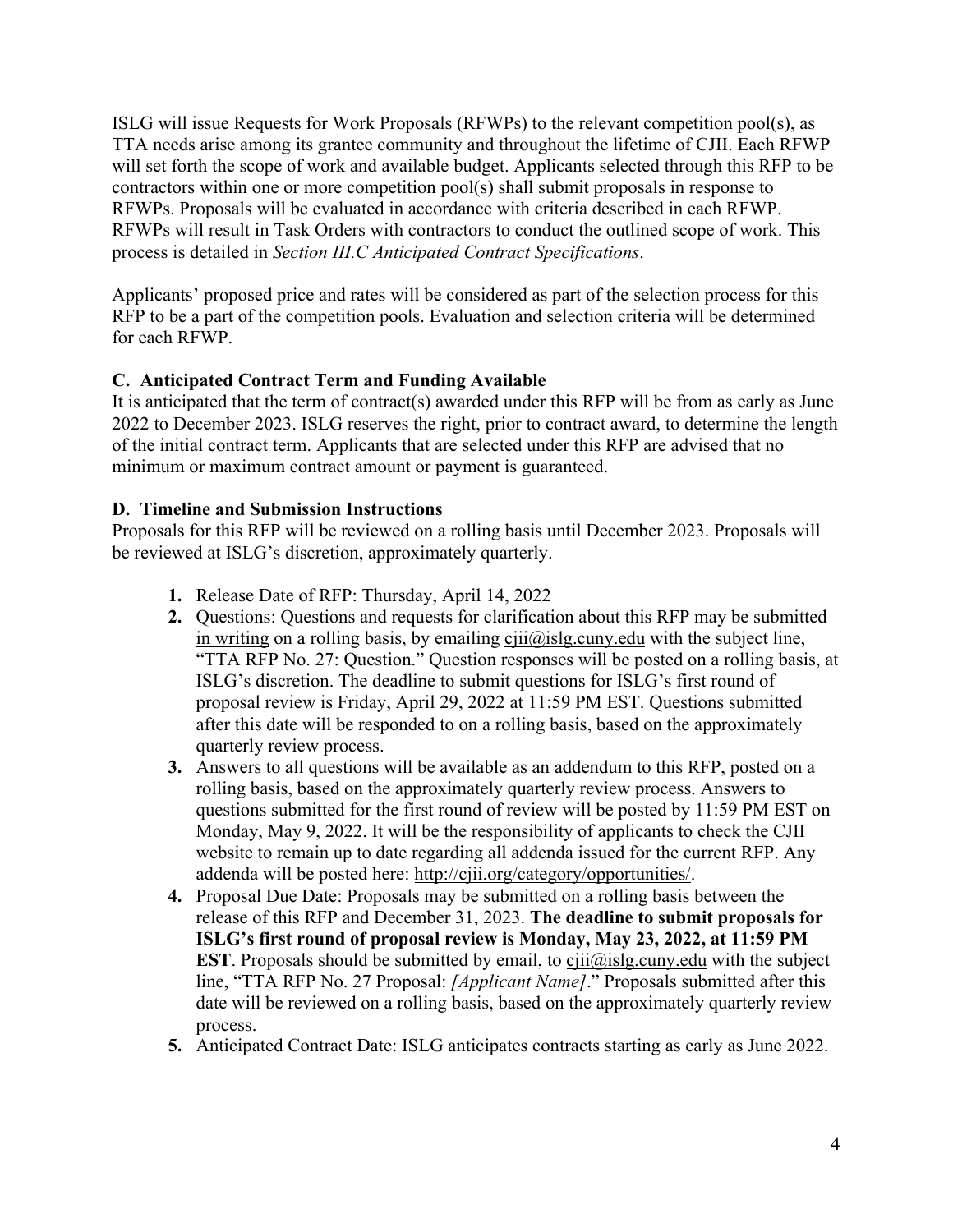# **E. Contact Information**

Any questions should be submitted in writing, by emailing cjii@islg.cuny.edu.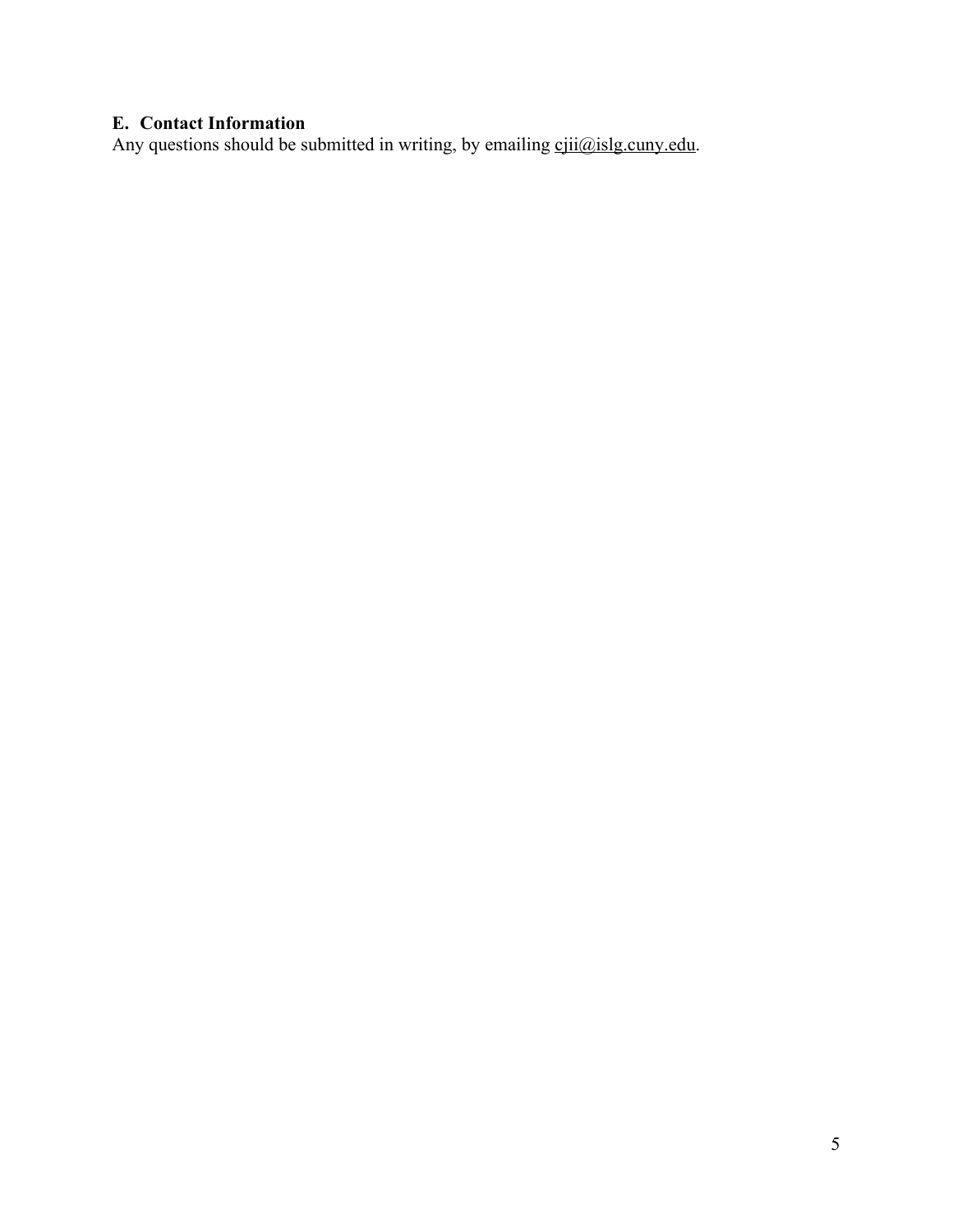# **II. Key Terms**

The following terms will be used throughout this RFP and are defined here:

**Criminal Justice Investment Initiative (CJII):** The New York County District Attorney's Office established CJII in 2014 to invest funds<sup>2</sup> in impactful projects that will improve public safety and promote a fair and efficient criminal justice system.

**City University of New York (CUNY) Institute for State and Local Governance (ISLG):** ISLG manages and provides technical assistance to CJII contractors and conducts oversight and performance measurement throughout the lifetime of CJII.

**New York County District Attorney's Office (DANY):** Manhattan District Attorney's Office. DANY established the Criminal Justice Investment Initiative.

**The Research Foundation of the City University of New York (RFCUNY, or Research Foundation):** Under CJII, the Research Foundation of CUNY will administer all funds. The Research Foundation is a non-profit educational corporation that provides CUNY and non-CUNY clients with the administrative infrastructure to support sponsored program activities.

**TTA Consortium**: The Training and Technical Assistance (TTA) Consortium was established through two initial solicitations, released in 2018. It is made up of four (4) Competition Pools, organized by expertise: programmatic, operational, strategic, and peer. The peer pool is solely comprised of CJII grantees. External consultants are not eligible to apply to join this pool.

**Trauma:** Trauma results from an event, series of events, or set of circumstances experienced by an individual or group as physically or emotionally harmful or life threatening, and has lasting adverse effects on functioning and mental, physical, social, emotional, or spiritual well-being.<sup>3</sup>

**Trauma-Informed:** Organizations and practices that incorporate an understanding of the pervasiveness and impact of trauma and are designed to reduce re-traumatization, support healing and resiliency, and address the root causes of abuse and violence.<sup>4</sup>

<sup>&</sup>lt;sup>2</sup> These are asset forfeiture funds, derived from settlements with international banks that violated U.S. sanctions.

<sup>3</sup> Substance Abuse and Mental Health Services Administration. *SAMHSA's Concept of Trauma and Guidance for a Trauma-Informed Approach.* HHS Publication No. (SMA) 14-4884. Rockville, MD: Substance Abuse and Mental Health Services Administration, 2014.

<sup>4</sup> National Center on Domestic Violence, Trauma, and Mental Health. (2013). *Thinking about trauma in the context of DV advocacy: An integrated approach*. Adapted from Harris and Fallot, 2001.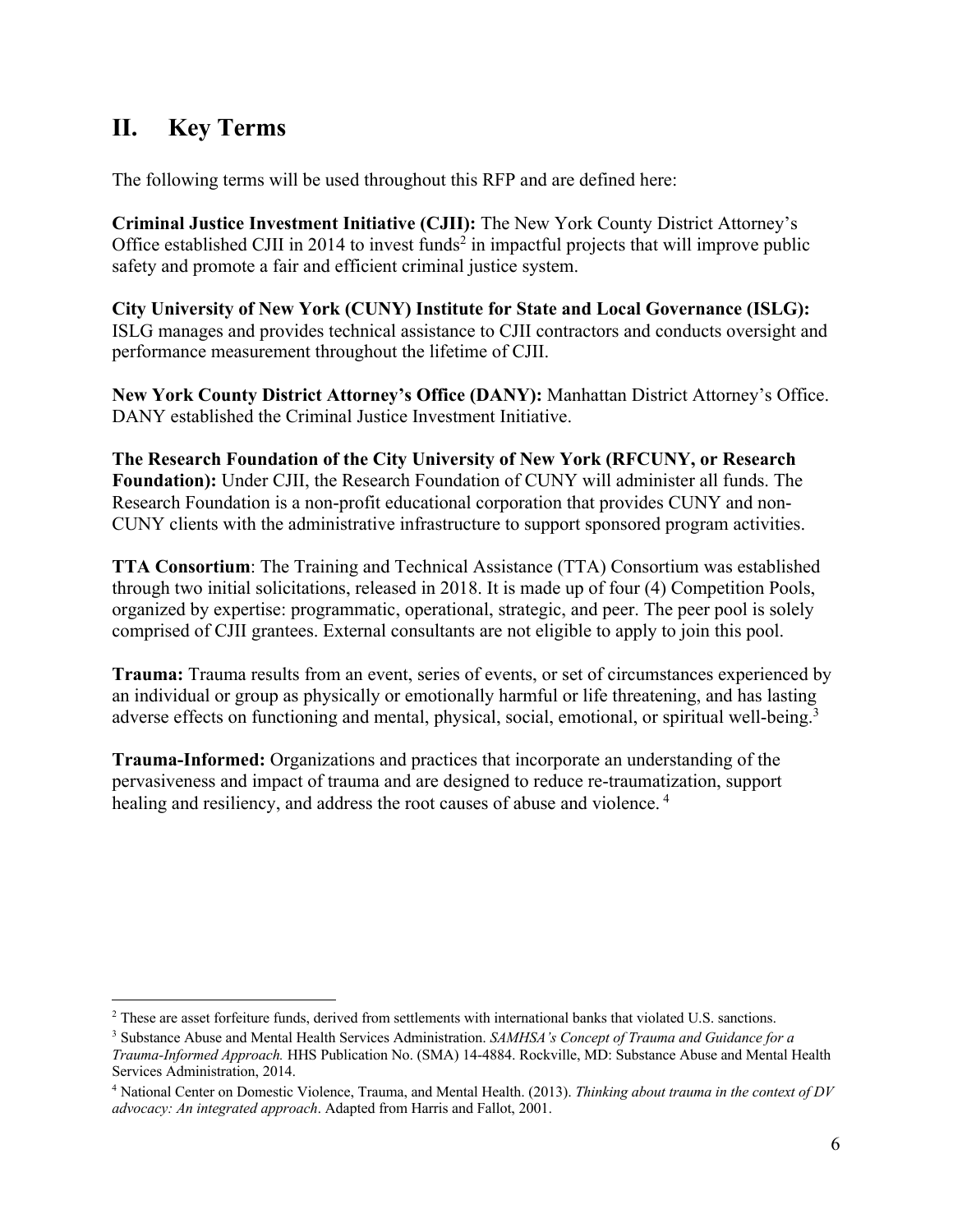# **III. Summary of the Request for Proposals**!

### **A. Purpose of the RFP**

### *Background on CJII*

In 2016, the Manhattan District Attorney's Office (DANY) committed to investing funds through its Criminal Justice Investment Initiative (CJII) to support impactful projects that improve public safety and promote a fair and efficient justice system in New York City. Since CJII was established, 52 grantees have been selected to receive funding under this initiative, along with over 100 subcontractors. ISLG seeks experts to join an existing Consortium of TTA providers that deliver training and technical assistance to the CJII grantee community as part of a wider strategy to support grantees to enhance their capacity, increase collaboration, and position themselves for sustainability after CJII funding has ended.

The CJII grantee community represents a broad range of organizations, from small to large in personnel and budget, and from new nonprofits to long-standing organizations. CJII is committed to investing in programs that approach public safety as a continuum, including not only services for people who have been directly involved in the criminal legal system, but also those who have survived crime, experienced violence, and young people who may be at heightened risk of involvement in the criminal legal system. About 40% of CJII participants are under 18, 25% are between 19-24 years old, and approximately 35% are over 25 years old. About 40% have had prior involvement with the criminal or juvenile legal system. For more information about CJII and the grantees and programs selected under this initiative, please visit https://islg.cuny.edu/case-study-cjii and/or read the latest CJII annual report.<sup>5</sup>

### *Background on the TTA Initiative and Competition Pools*

In 2018, CJII grantees were invited by ISLG to identify opportunities for growth, enhancement, or improvement within their programs, through a self-assessment survey. Following this survey, DANY released three solicitations in 2018 and 2019 to identify experts to support the CJII grantee community in addressing areas where they expressed interest: a Request for Proposals for Training and Technical Assistance Consulting, which solicited external consultants, and two companion CJII Grantee Applications to Provide Peer-to-Peer Training and Technical Assistance. Selected providers formed four competition pools of the CJII TTA Consortium: a strategic, operational, programmatic, and peer pool. The competition pools respond to short solicitations, Requests for Work Proposals (RFWPs), that outline scopes of work for individualized and/or group-based training and technical assistance projects.<sup>6</sup>

Since launching TTA delivery in late 2019, Consortium members have delivered 60+ workshops and 35+ individualized projects. These offerings have reached more than 600 individuals and brought together a diverse set of 80+ organizations. **At this time, ISLG is interested in identifying additional providers to join the strategic, operational, and programmatic pools**.

<sup>5</sup> Reinvesting in Community: Criminal Justice Investment Initiative 2021 Annual Report, December 2021, https://islg.cuny.edu/resources/reinvesting-in-community-criminal-justice-investment-initiative-2021-annual-report.

<sup>&</sup>lt;sup>6</sup> ISLG anticipates variation in award amounts across RFWPs, depending on factors including, but not limited to, the estimated number of grantees requiring TTA support, the method of TTA delivery (e.g., one-to-one, group sessions), and the intensity and duration of the proposed TTA support.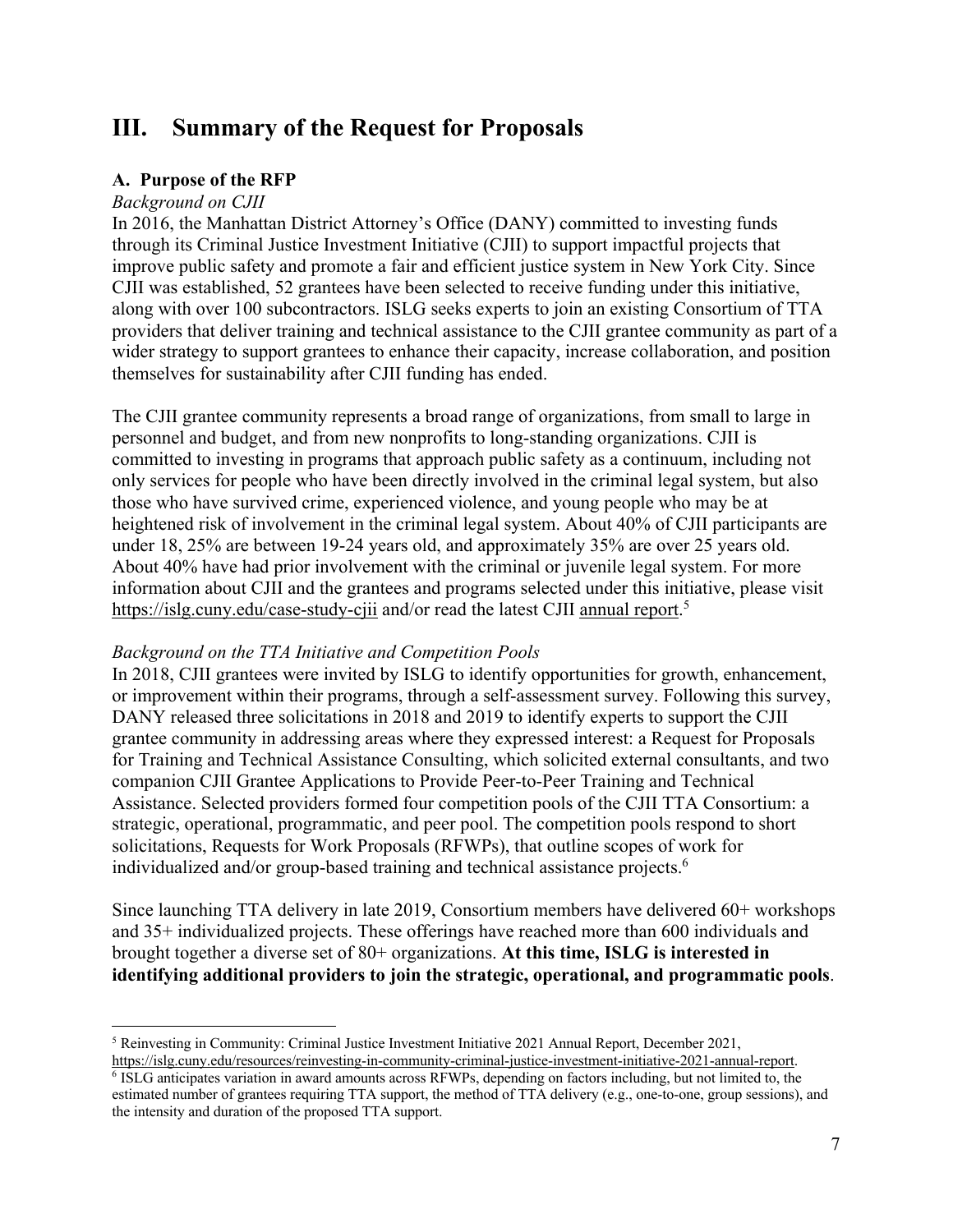A separate solicitation is open, in parallel, for additional CJII grantee providers to join the peer pool.



ISLG will manage the applicants selected under this RFP and provide oversight and guidance to them throughout the lifetime of the initiative. The Research Foundation will administer all funds.

The TTA initiative will be guided by the following principles:

- 1. Adopting a participatory approach to identifying and delivering TTA needs
- 2. Measuring the impact of the TTA investment over time
- 3. Fostering strong relationships with and between CJII grantees
- 4. Adopting a trauma-informed approach to all TTA offered
- 5. Centering principles and practices of diversity, equity, and inclusion in all TTA offered
- 6. Disseminating what we learn to CJII grantees and external partners

Experts provide TTA to CJII grantees in a few ways:

- 1. Facilitate cross-grantee group workshops/trainings
- 2. Provide individual grantee support
- 3. Facilitate peer-to-peer group learning exchanges

# **B. Areas of Training and Technical Assistance Expertise**

ISLG seeks a broad range of TTA expertise within strategic, operational, and programmatic areas. Below, example topics are provided to illustrate grantee needs. Applications are welcome from applicants with expertise within the areas listed below, as well as additional expertise in strategic, operational, and/or programmatic areas that are not specified below. More detail will be provided, in time, through individual RFWPs.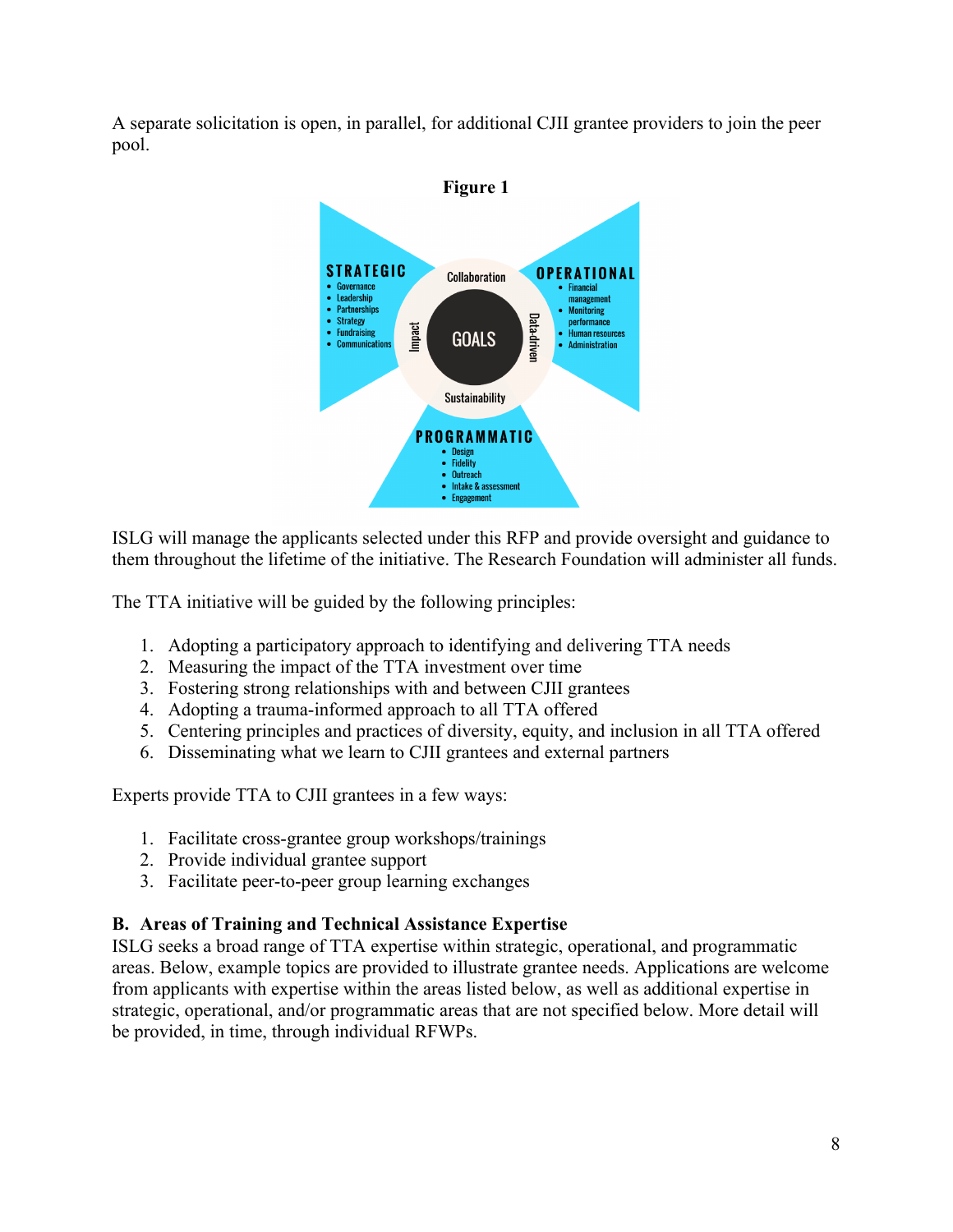### **Strategic support**

For applicants seeking to participate in the strategic support TTA Competition Pool, ISLG seeks experts in areas such as:

- 1. Diversity, Equity, and Inclusion: Supporting grantees to
	- a. Assess organizational equity and diversity, equity, and inclusion policies
	- b. In line with best practices, develop diversity, equity, and inclusion policies and practices (e.g., supervision and management to support diversity, equity and inclusion, recruiting and hiring equitably, etc.)
	- c. Develop and implement a diversity, equity, and inclusion strategy and framework for evaluating these initiatives
	- d. Training for all staff in racial equity (e.g., social identities and intersectionality, frameworks for oppression and privilege, unconscious bias, etc.) and coaching for organizational leadership in equity, anti-racism, and inclusive leadership
- 2. Governance: Supporting grantees to
	- a. Develop a strategic plan
	- b. Examine and/or design an organizational structure
	- c. Develop a Board of Directors, including encouraging greater board engagement, diversity, leadership support, and financial contributions
- 3. Leadership: Supporting grantees to enhance and/or develop
	- a. Influence with key audiences
	- b. Succession planning, in the event of key leadership and management transition
- 4. Partnerships: Supporting grantees to enhance
	- a. Collaboration with key players, (e.g., policymakers, government agencies, peer organizations) in the fields and systems relevant for their work
- 5. Fundraising: Supporting grantees to
	- a. Map funders (e.g., government, philanthropy) and strengthen relationships with funders
	- b. Write successful grants
	- c. Develop and/or enhance fundraising expertise among relevant staff
	- d. Ensure fundraising goals are aligned with the organization's strategic priorities
- 6. Communications: Supporting grantees to
	- a. Design a communications strategy or enhance existing strategy
	- b. Design and/or enhance their website and/or social media presence
	- c. Develop communications expertise among relevant staff

### **Operations management**

For applicants seeking to participate in the operations management TTA Competition Pool, ISLG seeks experts in areas such as:

- 1. Financial management: Supporting grantees to
	- a. Design and/or revisit financial systems or controls governing their financial operations
	- b. Design and/or revisit financial reporting (e.g., balance sheet, income statements, expense reports, etc.)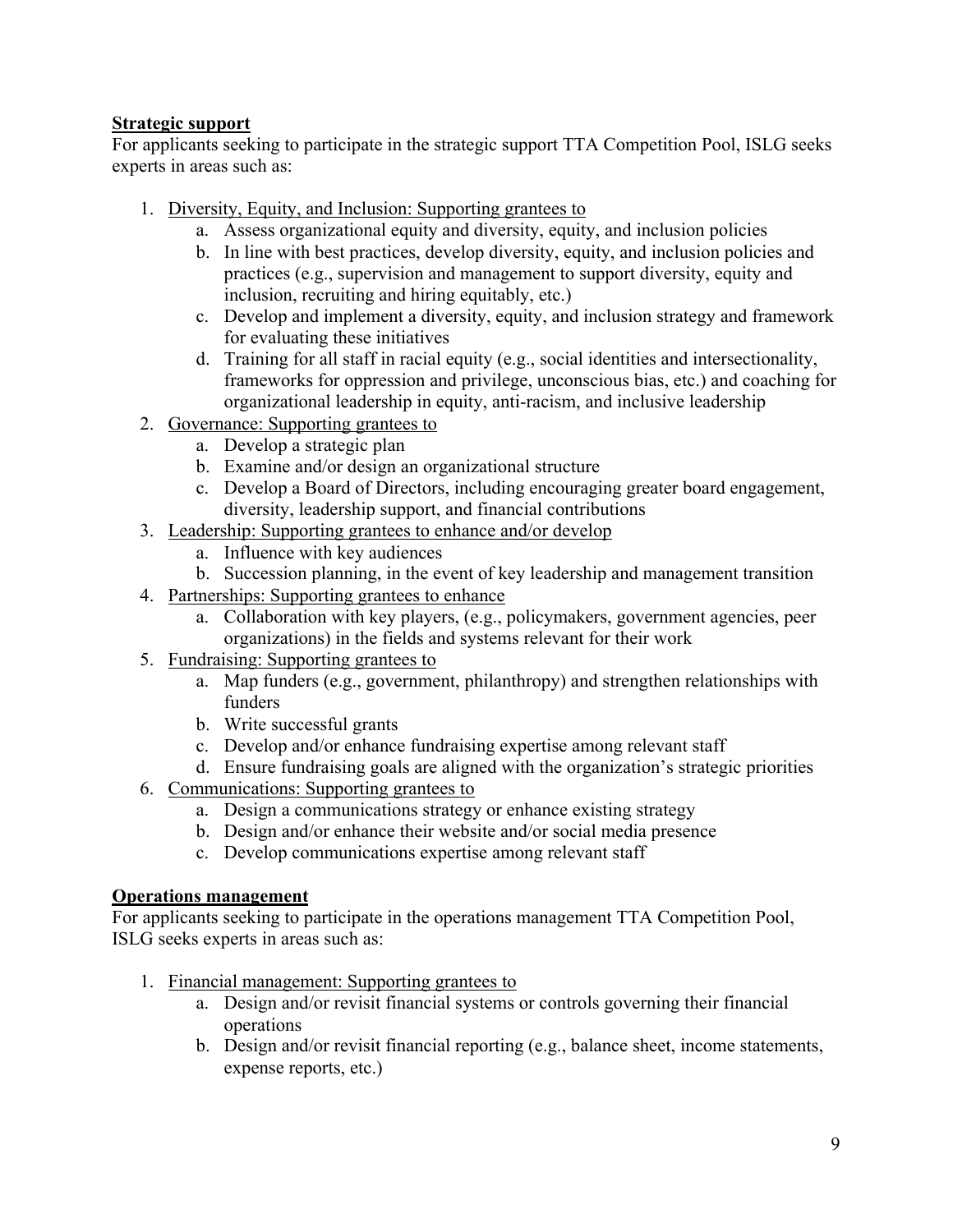- c. Develop and/or enhance organizational financial planning and budgeting (including regular actual-to-budget comparisons to avoid cash flow issues)
- d. Develop and/or enhance audit procedures—including quality assurance/internal controls—and dissemination plans for relevant audiences
- e. Develop and/or enhance staff expertise in financial management and accounting and financial principles
- 2. Monitoring performance: Supporting grantees to
	- a. Design and/or enhance data systems to track client involvement in programs, program completion, post-program outcomes, and follow-up to relevant services
	- b. Design and/or enhance a system for reviewing program performance data
- 3. Human Resource development: Supporting grantees to
	- a. Develop human resource policies and procedures (e.g., recruitment and hiring, onboarding, staff performance appraisals, staff roles and responsibilities, staff development and retention, etc.) that align with and support strategic and programmatic goals
	- b. Develop and/or revisit compensation levels, including benefits
	- c. Develop and/or enhance a risk management system (e.g., staff training in safety and security practices, appropriate securing of client data, incident reports, etc.)
	- d. Develop and/or enhance tools and infrastructure for ongoing staff training in key areas
- 4. Administration: Supporting grantees to
	- a. Design and/or enhance their organizational structure so that it reflects the goals of the organization and facilitates maximum effectiveness for all staff members

# **Programmatic support**

For applicants seeking to participate in the programmatic support TTA Competition Pool, ISLG seeks experts in areas such as:

- 1. Program design and fidelity: Supporting grantees to
	- a. Develop and/or revisit program logic models to ensure all services are well defined and fully aligned with program goals
	- b. Develop and/or revisit program materials and curricula that are responsive to client needs and are used in the delivery of services
	- c. Codify program materials and curricula for training and/or dissemination to peer organizations
	- d. Integrate diversity, equity, and inclusion into program design
- 2. Recruitment and intake: Supporting grantees to
	- a. Conduct effective outreach; including clearly defining target population(s) and designing a strategy for identifying, engaging, and screening clients; and, developing and/or enhancing outreach strategies for recruiting clients who meet program criteria
	- b. Design and/or enhance assessment processes
- 3. Engagement: Supporting grantees to
	- a. Develop and/or enhance trauma-informed policies and procedures, staff supervision to implement trauma-informed care, and trauma-informed program delivery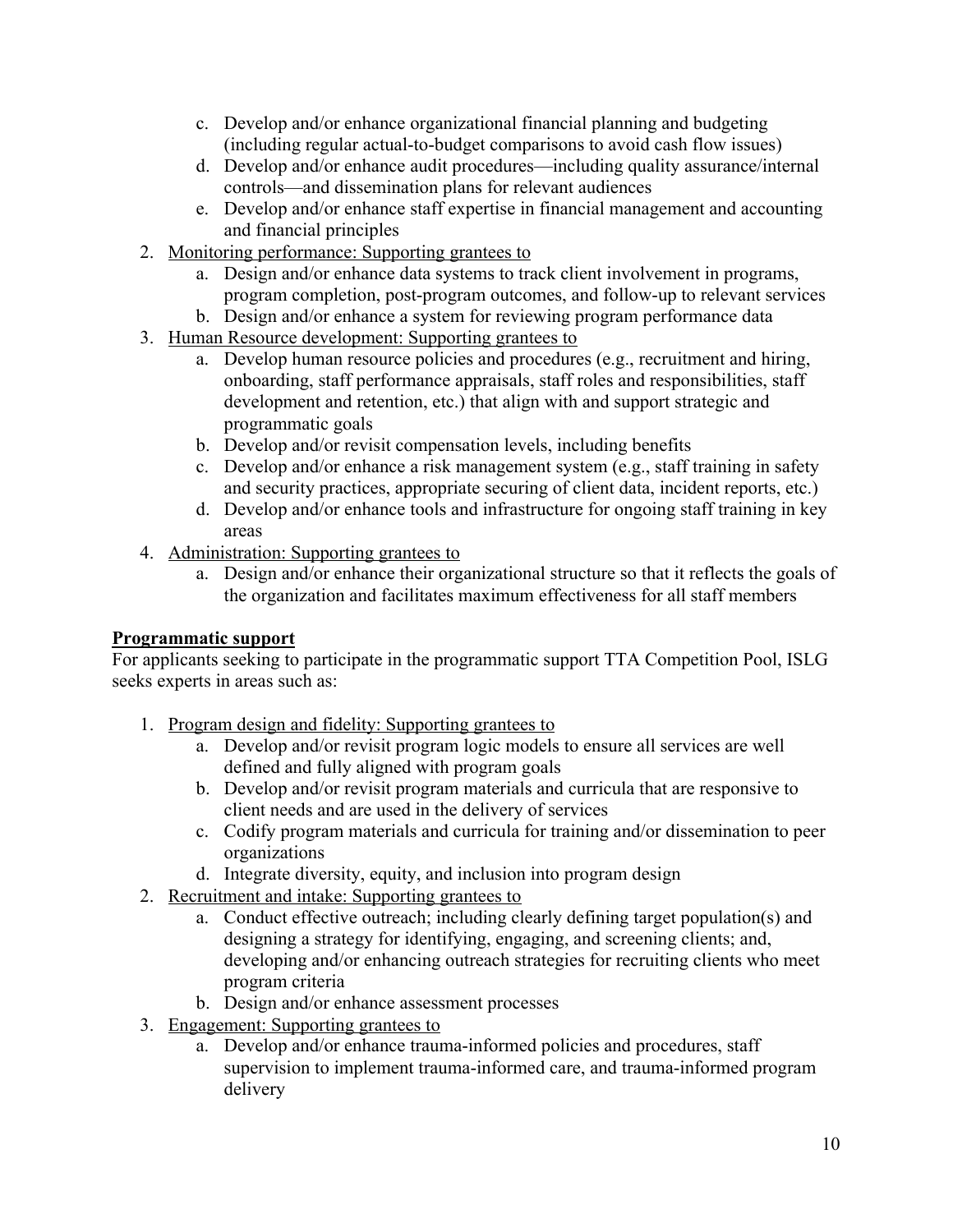- b. Develop and/or enhance a strengths-based approach across programs and organizational practice
- c. Develop and/or enhance capacity to deliver culturally- and linguisticallyappropriate, and population-specific services and capacity to make referrals when necessary to meet the specific needs of clients
- 4. Key Programmatic Skills: Supporting grantees to enhance staff skills in areas such as
	- a. Positive youth development
	- b. Strengths-based approaches to addressing behavioral health needs (e.g., motivational interviewing, mental health 101, harm reduction, crisis intervention and management, de-escalation and grounding)
	- c. Credible messenger and peer mentoring approaches
	- d. Group facilitation
	- e. Restorative and transformative justice
	- f. Alternatives to the criminal legal system and strategies for community safety
	- g. Anti-racism, inclusive practices, and anti-oppressive approaches
	- h. Workforce development and economic empowerment
	- i. Strategies for trauma healing, including resilience-focused approaches
	- j. Participatory program development

### **C. Anticipated Contract Specifications**

ISLG anticipates awarding multiple contracts for TTA under the three Competition Pools described in *Section III.B Areas of Training and Technical Assistance Expertise*. Contracts will be in substantially the same form as the template attached to this RFP as Appendix A.

Applicants selected under this RFP will be eligible to compete for Task Orders in the designated Competition Pools under which they were selected. As TTA needs arise, ISLG will issue Requests for Work Proposals (RFWPs) to one or more competition pools, describing the scope of work needed. Contractors in that pool will be invited to submit a proposal. RFWPs will be issued by email and contractors will submit their proposals by email. Contractors will have a minimum of ten business days to respond to RFWPs.

ISLG anticipates evaluating proposals using the following criteria:

- 1. Quality of proposed TTA approach
- 2. Prior relevant TTA experience
- 3. Level of organizational capacity
- 4. Price proposal

ISLG anticipates that the contract term will not exceed 3 years. Awarded applicants will be required to provide ongoing performance data to ISLG.

ISLG anticipates that any agreement entered into as a result of this RFP will be with ISLG as the contracting party. ISLG will manage the initiative. In the event that the selected applicant is unable to fulfill the requirements of the contract awarded pursuant to this RFP, ISLG reserves the right to enter into contract negotiations at a later date with other applicants who are available to fulfill the services specified in this RFP.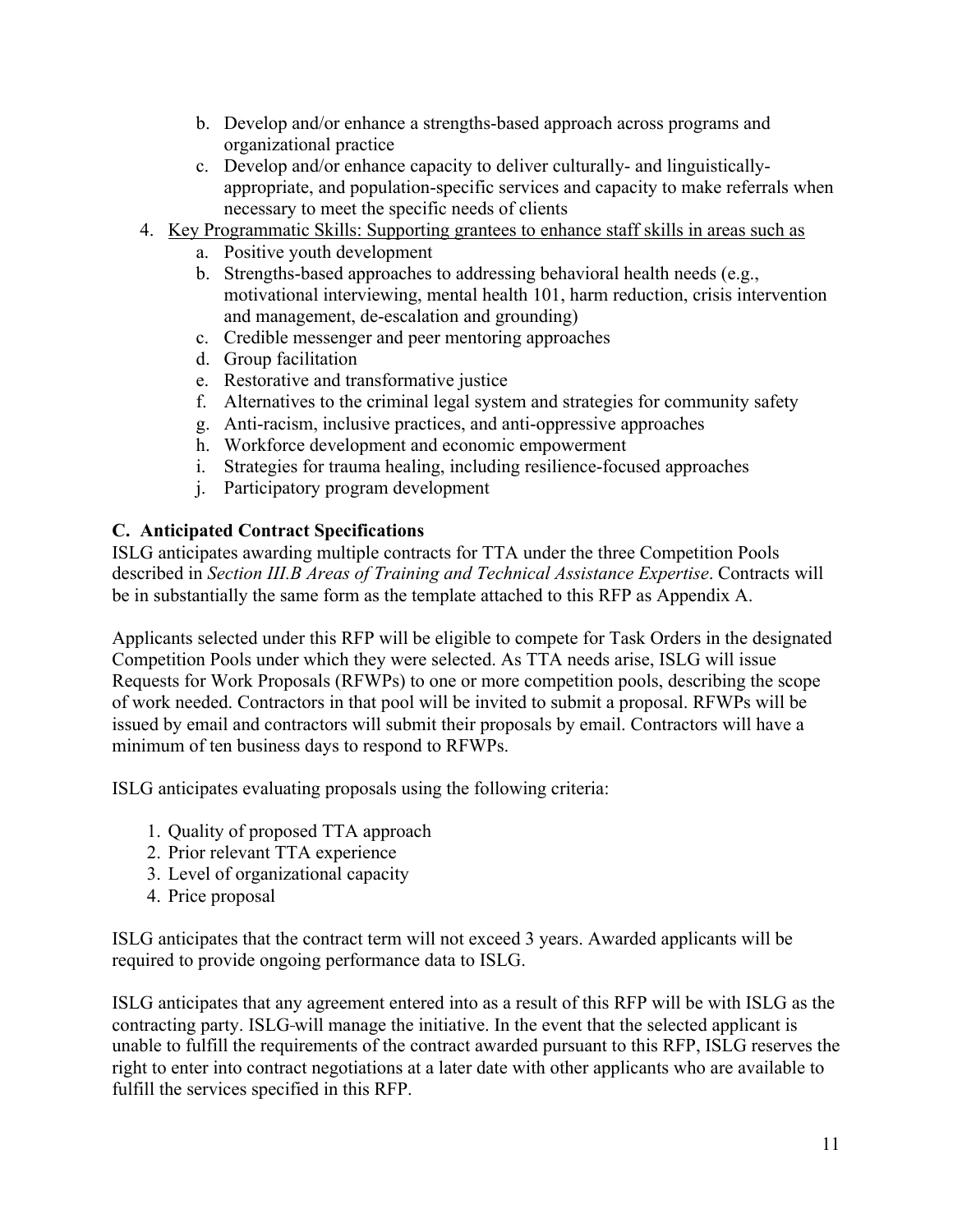Applicants may apply for consideration under each competition pool and across a number of topics that fall within each pool, as demonstrated in the sample topics provided in *Section III.B Areas of Training and Technical Assistance Expertise*. Although partnerships and collaborations are welcome for RFWP proposals for specific work projects, only one organization should serve as the official applicant for this RFP to join the competition pool(s).

### **D. Performance Measurement**

ISLG is committed to measuring outcomes for CJII initiatives and disseminating that information so that others may learn from and build on those outcomes. Details about metrics will be provided at the RFWP stage. Contractors selected from the RFWP stage will be required to provide ISLG with process information on a regular basis.

# **IV. Deliverables**

Contractors selected from the RFWP stage to deliver TTA will be required to submit regular deliverables and updates on TTA delivery throughout the duration of the term of any contract awarded from this RFP. Please note that the frequency and description of updates and deliverables will be detailed in each RFWP and resulting Task Order, and frequency and due dates are subject to negotiation.

# **V. Proposal Content and Format**

Applicants are asked to structure submissions in multiple parts, listed below. The proposal should be submitted as one PDF document, containing each of the parts. For proposals to join multiple competition pools, applicants should speak to their expertise in all pools to which they are applying across all of the proposal parts, as well as submit a "Proposed TTA Approach Narrative" for each competition pool for which they are applying.

# **A. Cover Letter (1 page maximum)**

The cover letter should state the proposed type(s) of TTA and the specific competition pool(s) the applicant is applying to. The cover letter should be signed and dated by an authorized representative of the applicant.

# **B. Proposed TTA Approach Narrative (35%) (2 page maximum, per competition pool)**

Applicants should describe how they approach delivering TTA in general, as well as for the relevant TTA services within each competition pool the applicant is applying to join. Example topics for each pool are outlined in *Section III.B Areas of Training and Technical Assistance Expertise*. In addition to specific approaches, applicants are invited to present frameworks and/or strategies for effective TTA that are most likely to achieve the goals of the CJII TTA initiative and the CJII grantees. Applicants should discuss the extent to which their TTA services and approaches are trauma-informed and center diversity, equity, and inclusion.

# **C. Prior relevant TTA experience (35%) (2 page maximum)**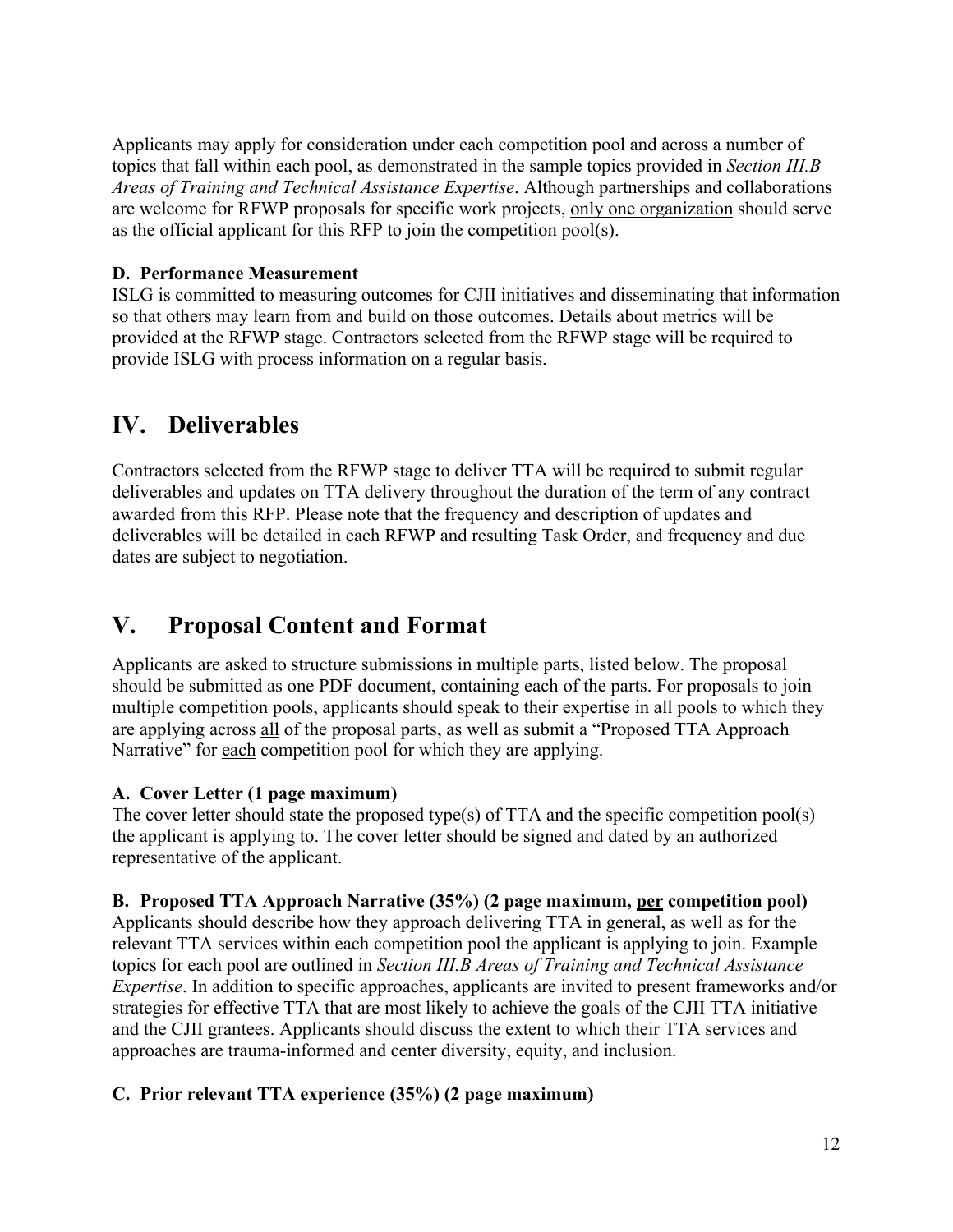Applicants should describe their successful relevant experience and the proposed key staff and subcontractors (if any) to provide the work described in *Section III.B Areas of Training and Technical Assistance Expertise.* Applicants should specifically address or include the items listed below.

- 1. Explain how the applicant's current and/or previous work is relevant and how its knowledge and experience will be leveraged delivering the work described in *Section III.B Areas of Training and Technical Assistance Expertise*.
- 2. List key staff and the role(s) each will fill. What are the qualifications for staff in each role?
- 3. Specify examples of recent work relevant to the goals of this initiative. If applying to multiple competition pools, applicants should furnish examples of work relevant to each pool, as relevant.

### **D. Level of organizational capacity (20%) (1 page maximum, excluding attachments)**

- 1. Indicate the length of time the applicant has a) been in operation and b) provided services relevant to this RFP.
- 2. Indicate the number of clients that the applicant and any subcontractors (if applicable) have served for similar or comparable services in the previous calendar year, with a brief description of the services provided.
- 3. Describe other relevant resources available that may be drawn upon in providing the services relevant to this RFP.
- 4. Attach a copy of the applicant's latest audit report or certified financial statement, or a statement as to why no report or statement is available.
- 5. Attach resumes of the key staff who will be providing the work.

# **E. Price Proposal Narrative (10%) (2 page maximum)**

Applicants should submit a price proposal and narrative that includes the following:

- **1.** Detail the hourly rates of key staff titles anticipated to provide services described in *Section III.B Areas of Training and Technical Assistance Expertise*. Price proposals should include OTPS costs, such as anticipated travel, fringe, and other expenses, listed separately from personnel costs.
- **2.** Provide a description of any additional expenses included in their hourly rates.
- **3.** This solicitation does not specify a maximum allowable rate or maximum amount for administrative or indirect expenses, but the preferred rate is 17% or below. The applicant should provide details on how indirect costs are determined and justification for any rate(s) requested, and consider that contract awards will be made to the applicants whose proposals are determined to be the most advantageous by the evaluation team, taking into consideration the price and such other factors and criteria as are set forth in the RFP (see *Section VI.B Evaluation Criteria*). If the applicant has a fiscal sponsor, any fees charged by the sponsor should be included and clearly labeled in the budget. Applicant should also indicate whether they have a federally approved indirect cost rate and what that rate is.
- **4.** Task Order payments will generally be deliverables based, based on established hourly rates and/or an agreed-upon amount per Task Order.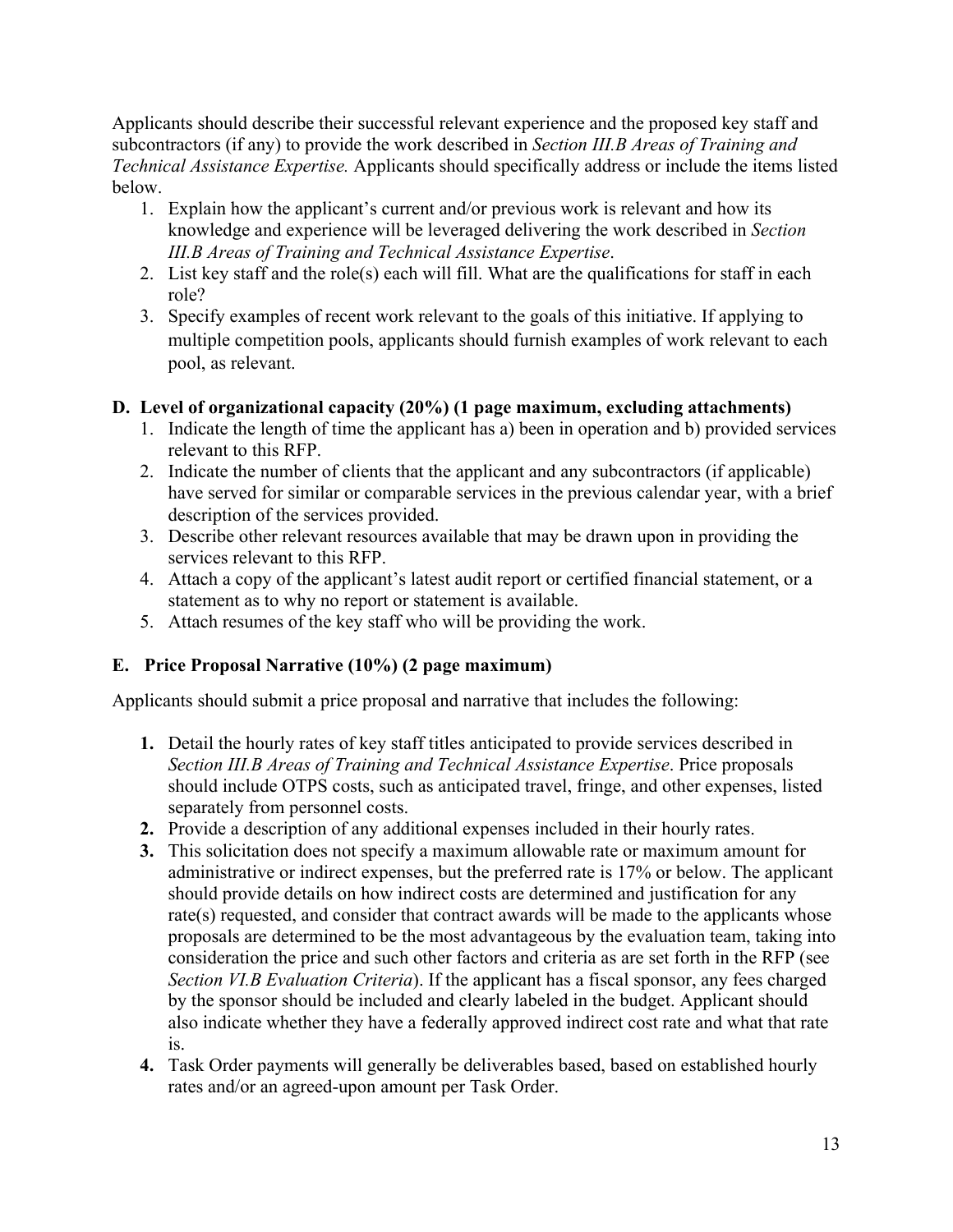### **F. Fiscal Sponsorship Documentation (if applicable)**

A non-profit without  $501(c)$ 3 status may apply but is required to have a fiscal sponsor in place upon proposal submission; the fiscal sponsor should serve as the applicant. In such instances, applicants should state the name of the fiscal sponsor; outline the responsibilities of the fiscal sponsor; and outline their obligations to the fiscal sponsor. Applicants should also submit any fiscal sponsorship agreement.

### **G. Proposal Formatting and Length Requirements**

Applicants should adhere to the following formatting requirements:

- All submissions should be single-spaced, using standard 12-point font (Times New Roman is preferred) with 1-inch margins.
- Charts, figures, footnotes, endnotes, and references do not need to be double-spaced.
- Pages should be paginated.
- Length restrictions:
	- o The Cover Letter should not exceed 1 page.
	- o The Proposed TTA Approach Narrative should not exceed 2 pages per competition pool the applicant is applying to join, including any tables and charts. Only the first 2 pages of the Narrative, for each competition pool, will be read and scored by the evaluation team.
	- o The Experience section should not exceed 2 pages, excluding resumes of key staff. Only the first 2 pages will be read and scored by the evaluation team.
	- o The Organizational Capacity section should not exceed 1 page, excluding audit report/certified financial statement. Only the first page will be read and scored by the evaluation team.
	- o The Price Proposal Narrative section should not exceed 2 pages, excluding charts or tables. Only the first two pages will be read and scored by the evaluation team.
	- o Other sections of the submission are not restricted by length.
- Proposals should not contain hyperlinks. All relevant information should be included in the body of the proposal. Reviewers will not visit external websites when evaluating proposals.

# **VI. Proposal Evaluation and Contract Award**

### **A. Evaluation Procedures**

Proposals for this RFP will be reviewed on a rolling basis until December 2023. Proposals will be reviewed at ISLG's discretion, approximately quarterly.

All proposals will first be reviewed to determine whether they are responsive to the requisites of this RFP. Proposals that are determined to be non-responsive will be rejected. An evaluation team, selected by ISLG, will evaluate and rate proposals based on the evaluation criteria described below, and make award recommendations. ISLG reserves the right to conduct site visits and/or interviews, and/or to request that applicants make presentations and/or demonstrations, and/or to request that applicants provide additional materials/documentation as they deem applicable and appropriate. Although discussions may be conducted with applicants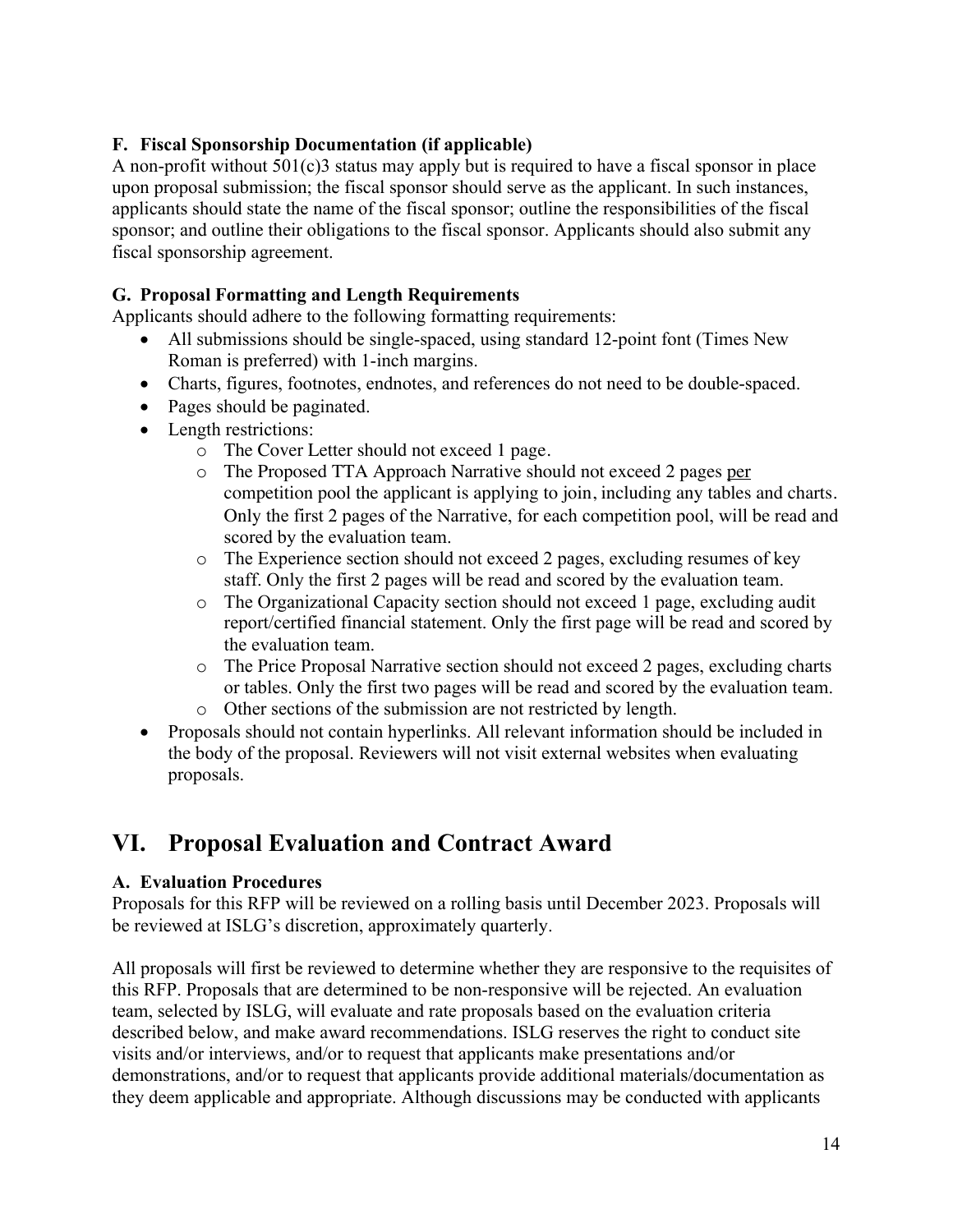submitting acceptable proposals, ISLG reserves the right to award contracts on the basis of initial proposals received, without discussions; therefore, the applicant's initial proposal should contain its best technical and price terms. ISLG will make all funding decisions. ISLG reserves the right to select and fund zero, one, or multiple applicants, based on the proposals received in response to this RFP.

### **B. Evaluation Criteria**

The following evaluation criteria will be used to identify the winning proposal(s), alongside other goals/priorities of the initiative stated in this RFP:

- Quality of proposed TTA approach 35%
- Prior relevant TTA experience 35%
- Level of organizational capacity  $-20\%$
- Price proposal  $-10\%$

# **C. Basis for Contract Award**

A contract will be awarded to the responsible applicants whose proposal is determined to be the most advantageous to ISLG, taking into consideration the price, on-the-ground experience or special expertise, recommendations of the evaluation team, and other such factors or criteria which are set forth in this RFP. Contract awards shall be subject to the timely completion of contract negotiations between ISLG and the selected contractors.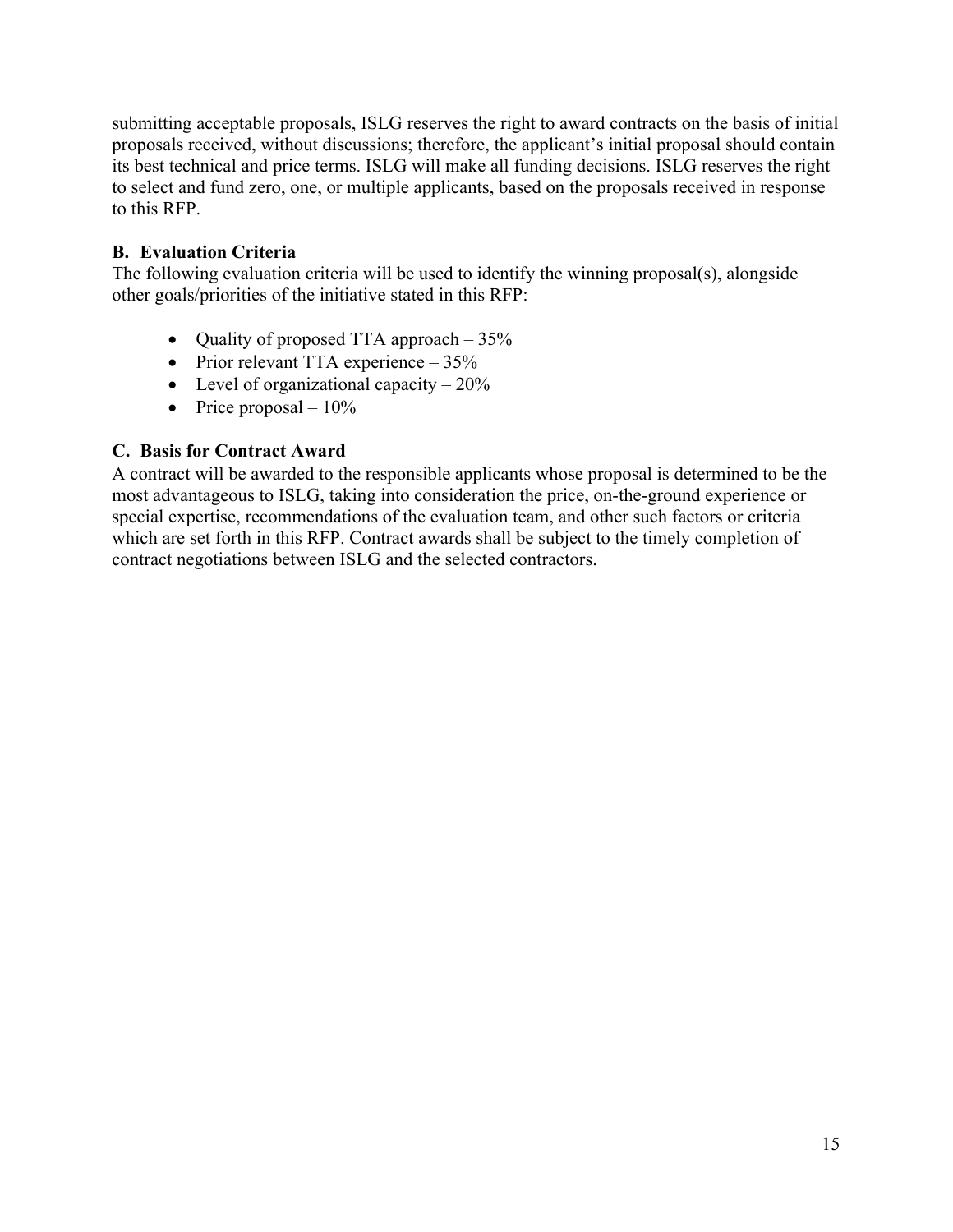### **CRIMINAL JUSTICE INVESTMENT INITIATIVE TRAINING AND TECHNICAL ASSISTANCE UMBRELLA AGREEMENT**

This agreement (the "Agreement") is entered into by and between Research Foundation of The City University of New York on behalf of the CUNY Institute for State and Local Governance ("ISLG"), hereinafter referred to as the "RFCUNY", located at 230 West 41st Street, 7th Floor, New York, New York 10036 and [Contractor], hereinafter referred to as "Contractor", located at [Address].

**WHEREAS**, ISLG issued a Request for Proposals ("RFP") dated [DATE], (Appendix A) seeking a qualified pool of contractors to participate in a consortium to provide training and technical assistance ("TTA") to grantees under the Criminal Justice Investment Initiative ("CJII"); and

**WHEREAS**, the Contractor submitted a proposal in response to the RFP (the "Proposal"); and

**WHEREAS**, the Contractor having been selected as part of the pool of qualified contractors is ready and able to perform these services pursuant to the terms and conditions set forth herein;

**NOW, THEREFORE**, the parties agree as follows:

### **ARTICLE 1. TERM OF PERFORMANCE**

The term of performance shall be for a period from [DATE] to [DATE] unless sooner terminated pursuant to the terms of this Agreement. The RFCUNY reserves the right and the option, at its sole discretion, to renew this Agreement for additional terms of up to two (2) year years.

#### **ARTICLE 2. SCOPE OF SERVICES**

#### **A. GENERAL**

The Manhattan District Attorney's Office (DANY) has committed to investing funds through its Criminal Justice Investment Initiative (CJII) to support impactful projects that improve public safety and promote a fair and efficient justice system in New York City. Since CJII was established in 2016, more than 52 grantees have been selected to receive funding under this initiative.

The intent of this agreement is to establish Contractor as a member of a consortium of experts to provide TTA to the CJII grantee community as part of a wider strategy to support grantees to enhance their capacity, increase collaboration, and position themselves for sustainability after CJII funding has ended. To that end, ISLG will facilitate mini-competitions through which it may award specific work assignments to contractors chosen from a pool of pre-selected consortium members designated as eligible to compete for work assignments in specified areas of expertise. Contractor indicated its expertise and the categories of work for which it is eligible and interested in its Proposal (Appendix B). To be considered for a specific work assignment, Contractor must submit a Work Proposal pursuant to the protocol set forth in Article 3 below.

The City University of New York Institute for State and Local Governance (ISLG) will manage the applicants selected under this RFP and provide oversight and guidance to them throughout the lifetime of the initiative. The Research Foundation of CUNY (Research Foundation) will hold the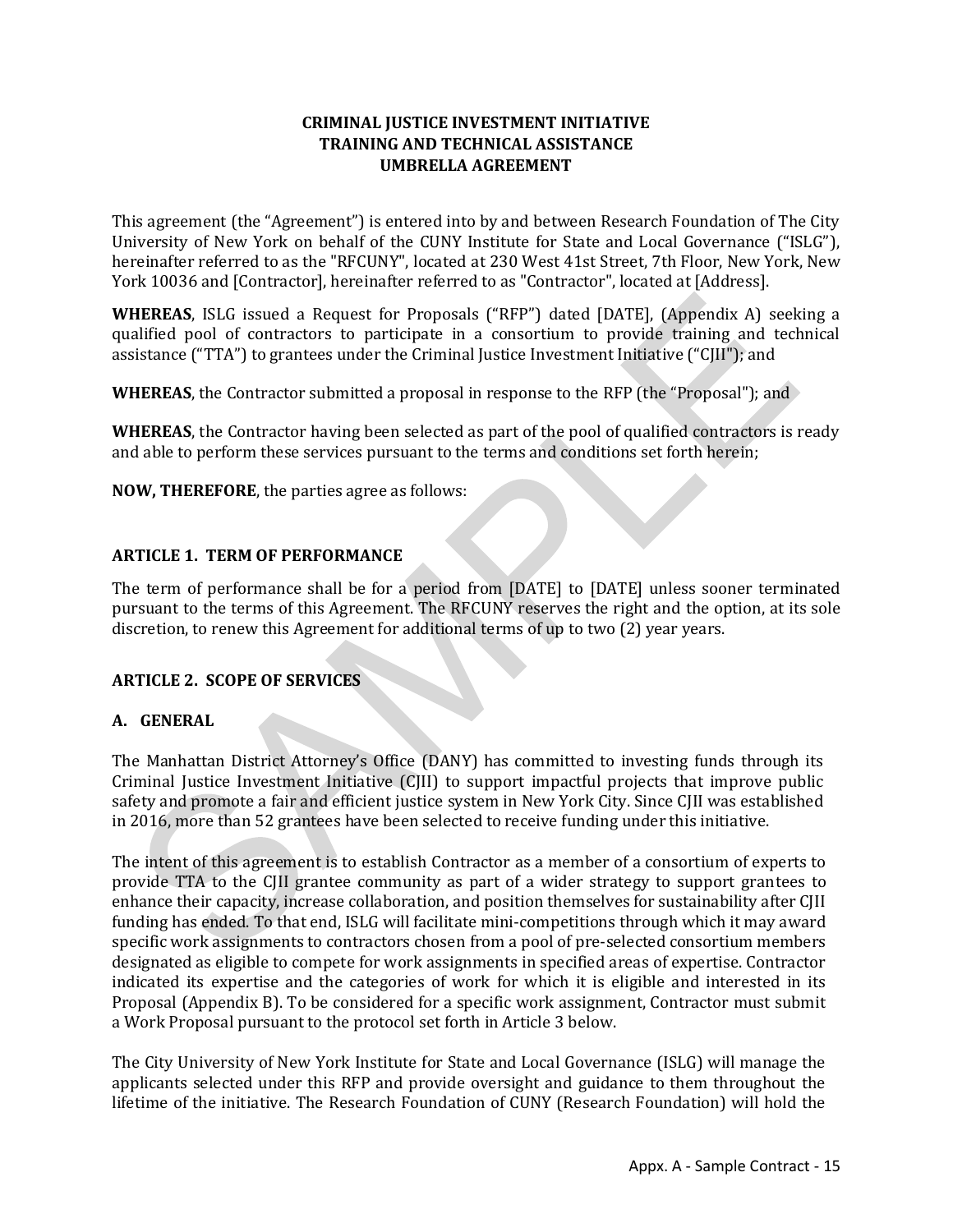contracts, distribute the funds and serve as the fiscal administrator to awarded applicants funded under this initiative.

ISLG shall specify the expertise and activities required for a project in a Request for Work Proposal and the resulting Task Order(s). Each Task Order shall provide a specific scope, budget, payment structure and schedule of the services required. The terms and conditions below shall be applicable to all Task Orders issued under this Agreement.

Work assignments will be offered, and mini-competitions held, throughout the period of this Agreement, as the need for services arises.

ISLG does not guarantee that the Contractor will receive a specific volume of work, a specific total contract amount, or a specific task order value.

### **B. AREAS OF TRAINING AND TECHNICAL ASSISTANCE EXPERTISE**

Members of the consortium will provide a broad range of TTA expertise across the specific areas listed in the RFP and summarized below:

- Strategic support in areas including: governance, leadership, partnerships, fundraising and communications
- Operations support in areas including: financial management, performance monitoring, human resources development, and administration
- Programmatic support in areas including: program fidelity, outreach, intake and assessment, and engagement

### **ARTICLE 3. MINI-COMPETITION PROTOCOL**

#### **A. ELIGIBILITY**:

- 1) ISLG shall designate the Contractor as eligible to compete for work assignments in specified area(s) of expertise based on Contractor's Proposal.
- 2) Contractor, and other eligible consortium members, as appropriate, shall be invited via a Request for Work Proposals to bid on a specific task within its area(s) of expertise through minicompetitions. If the Contractor's Work Proposal is selected by the mini-competition, ISLG will work with the Contractor to finalize a scope of work that is formalized in the Task Order.

#### **B. FORM**:

- 1) To initiate a mini-competition ISLG shall transmit a Request for Work Proposals by email to the Contractor's email address provided in the Proposal. Contractor shall be responsible for notifying ISLG of a change in its email address and for ensuring that it is able to receive email from ISLG.
- 2) Responses to a Request for Work Proposals shall be submitted by email to an address specified in the Request for Work Proposals and will be due ten (10) business days from the date of the Request, unless a longer period is specified.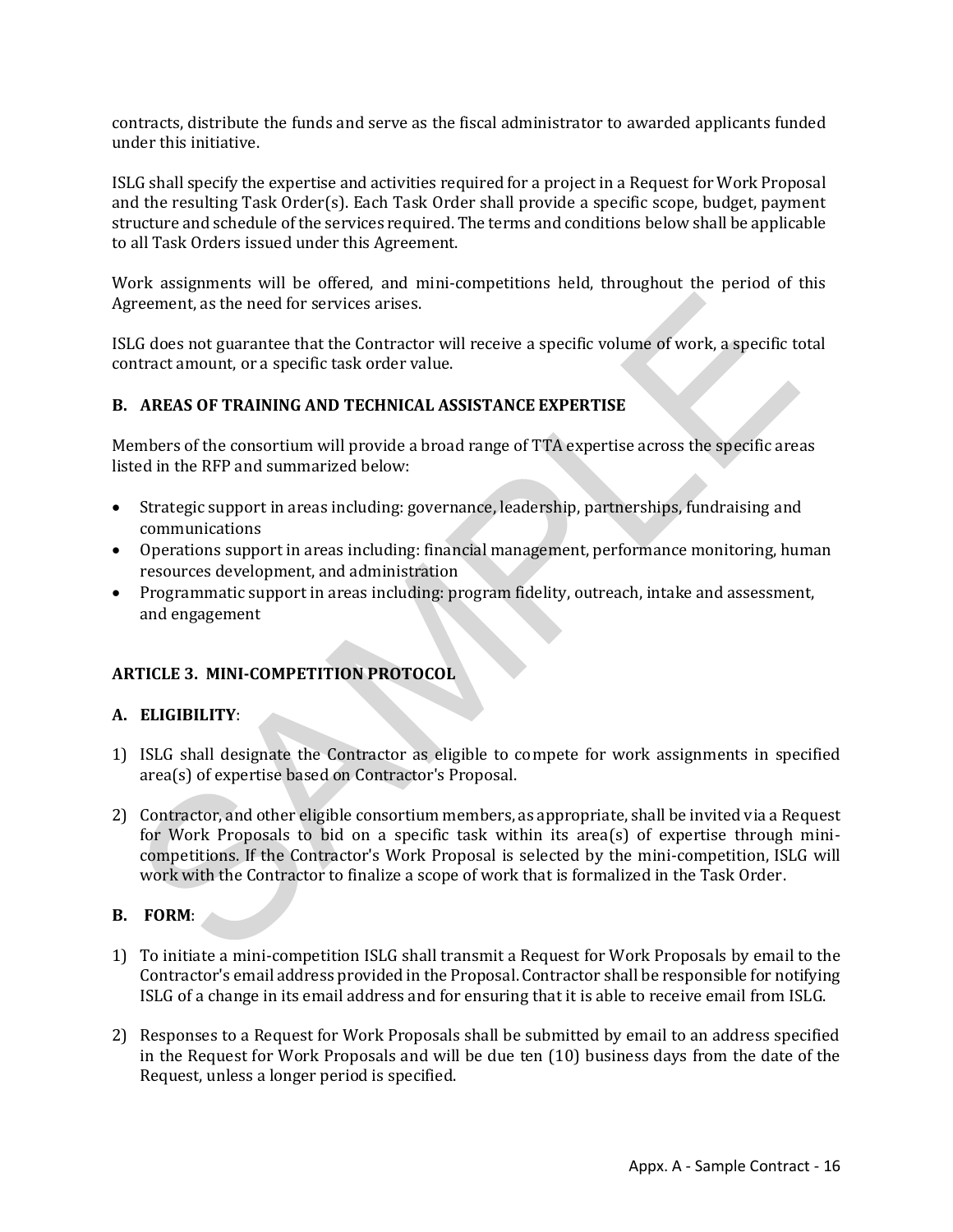#### **C. CONTENT OF MINI-COMPETITION**:

- 1) ISLG shall issue a Request for Work Proposals that includes an anticipated scope of work, expected time frame, desired approach and cost or cost range, as applicable.
- 2) The Work Proposal submitted by the Contractor shall include: a summary of the task objectives; the proposed approach which includes a description of the work to be performed; key staff; deliverables; budget; and budget narrative, including subtasks, hours and start/end dates.

### **D. REVIEW CRITERIA**:

- 1) ISLG shall evaluate Work Proposals based on criteria and scoring set forth in the Request for Work Proposals that may include proposed approach, subject matter expertise, technical requirements, quality of proposed staff and adequacy of staffing plan, availability/timing and cost.
- 2) ISLG will negotiate a Task Order with the selected contractor(s) whose Work Proposal meets both the substantive and technical requirements of the work assignment, and is determined to be the most advantageous to CJII and ISLG, taking into consideration the price, on-the-ground experience or special expertise, and such other factors or criteria which are set forth in the Request for Work Proposals.

### **E. TASK ORDERS**:

- 1) Task Orders will be issued pursuant to the outcomes of the mini-competitions.
- 2) Each Task Order shall specify the following:
	- a) A description of the individual project for which services are required;
	- b) The names of all personnel assigned to the project, and their job titles;
	- c) The services to be performed by the Contractor, key staff, summary of activities, timeline;
	- d) The method of payment, budget amount, and deliverables;
	- e) The time-frame for completion of services;
	- f) Additional terms and conditions, if required based on the proposed work.
- 3) ISLG reserves the right to modify the Task Order in writing after consultation and written agreement with the Contractor.

### **ARTICLE 4. ADMINISTRATIVE PROVISIONS**

- **A.** The Contractor shall meet or have a call with ISLG within 14 calendar days of being awarded a work assignment for a particular project through a mini-competition in order to discuss the work assignment, work schedule, expectations regarding ISLG's involvement and, methods of communication with ISLG.
- **B.** The Contractor shall participate in biweekly, monthly or bimonthly status calls as specified by ISLG, in addition to phone and/or in-person meetings at a frequency to be determined by ISLG according to the needs of the particular project.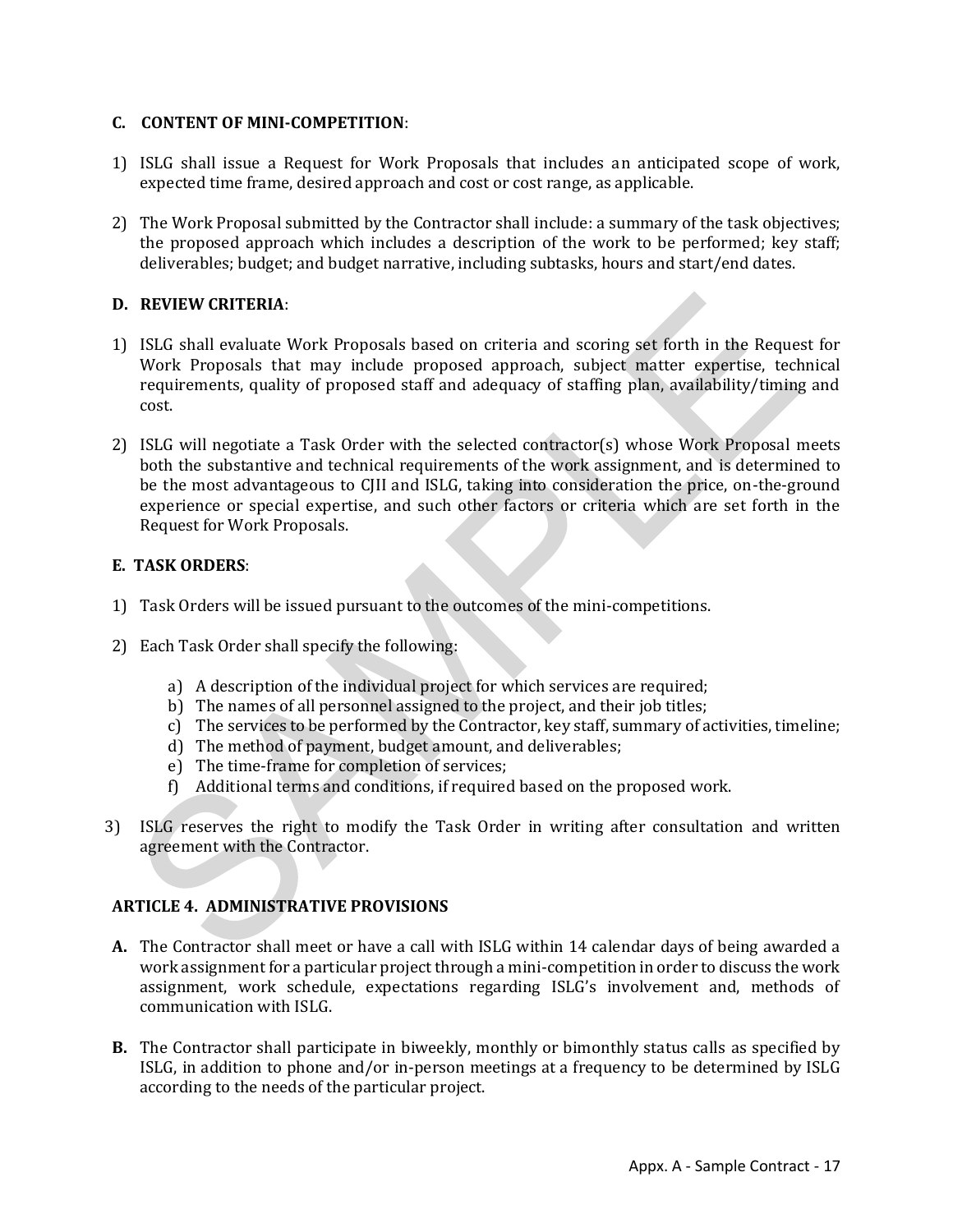- **C.** For open Task Orders, the Contractor shall provide quarterly status reports, within thirty (30) calendar days following the end of the quarter, unless otherwise specified by ISLG. The quarterly status report shall include but not be limited to the following:
	- a) The start and end dates of the quarter
	- b) A description of the tasks, deliverables, and other activities completed during the quarter
	- c) The expected dates of submission of remaining deliverables
	- d) A description of any challenges the Contractor experienced during the quarter and ways those challenges were or will be addressed
- **D.** All subcontractors must be approved by ISLG prior to commencing any work under this Agreement and shall be bound by the applicable terms and conditions of this Agreement.
- **E.** The Contractor shall deliver the services described in this Agreement in accordance with high standards of professional quality as generally and customarily defined within the appropriate industry.
- **F.** The Contractor shall participate in such discussions and meetings with ISLG personnel that may be reasonably necessary to satisfactorily fulfill the Contractor's obligations under this Agreement.

### **ARTICLE 5. TERMS OF PAYMENT**

The total amount payable under each Task Order shall be based upon the agreed upon deliverablesbased fees listed in the Task Order. Invoices shall be submitted, and payments will be made, in accordance with the terms of Article 4 of Appendix C.

### **ARTICLE 6. CONTROLLING ORDER**

The performance by the Contractor shall be in accordance with this Agreement, which includes, in addition to this base agreement, the following documents that are attached: Appendix A (the Request for Proposals), Appendix B (the Proposal), Appendix C (General Terms and Conditions) and Appendix D (Draft sample invoice).

In the event of any conflict between a Task Order issued hereunder and a provision of any other document that is part of this Agreement, the Agreement shall take precedence, except that with respect to the scope of services to be performed, the provisions of the Task Order shall take precedence.

In the event of conflict between the provisions of documents constituting the Agreement (excluding the RFP and Proposal), the RFP, and the Proposal, the controlling order shall be (1) Agreement (excluding the RFP and Proposal), (2) the RFP, and (3) the Proposal.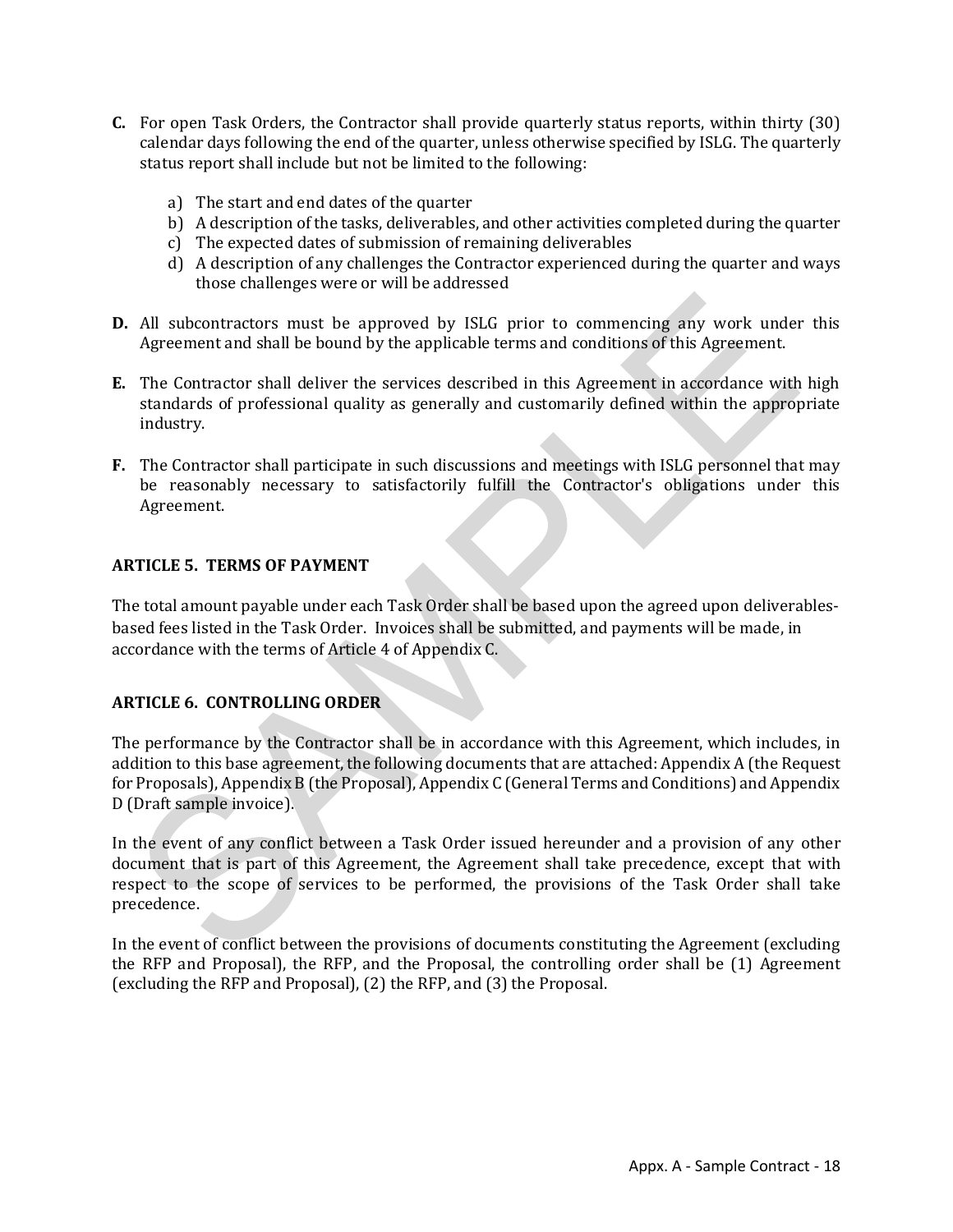IN WITNESS WHEREOF, the parties hereto have caused this instrument to be signed by their duly authorized officers.

| Research Foundation of the<br>City University of New York | [CONTRACTOR NAME] |
|-----------------------------------------------------------|-------------------|
| By:                                                       | By:               |
| (signature)                                               | (signature)       |
| Name: [print]                                             |                   |
|                                                           | (print)           |
|                                                           |                   |
| Date:                                                     | Date:             |
|                                                           |                   |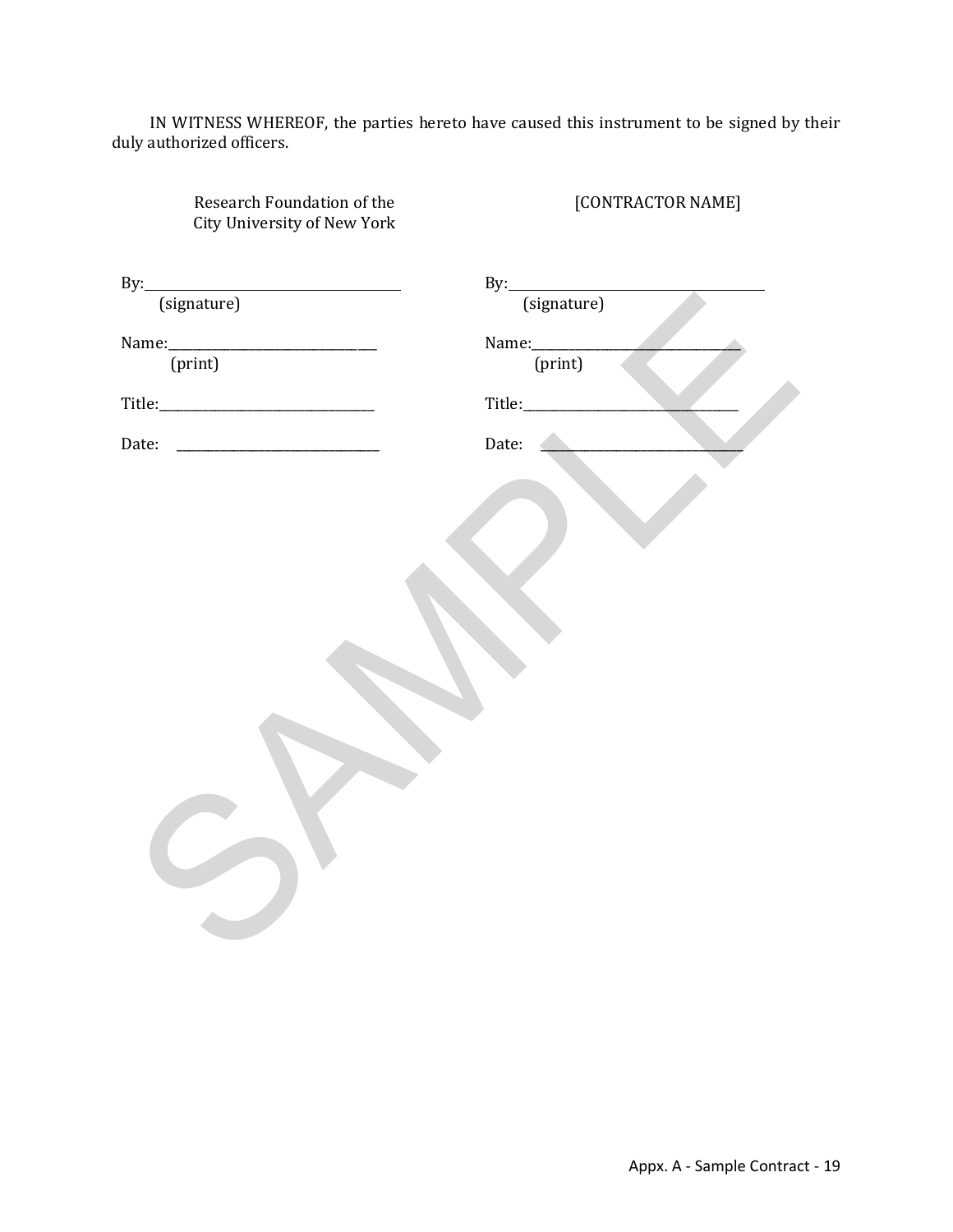# **APPENDIX A**

Copy of Request for Proposals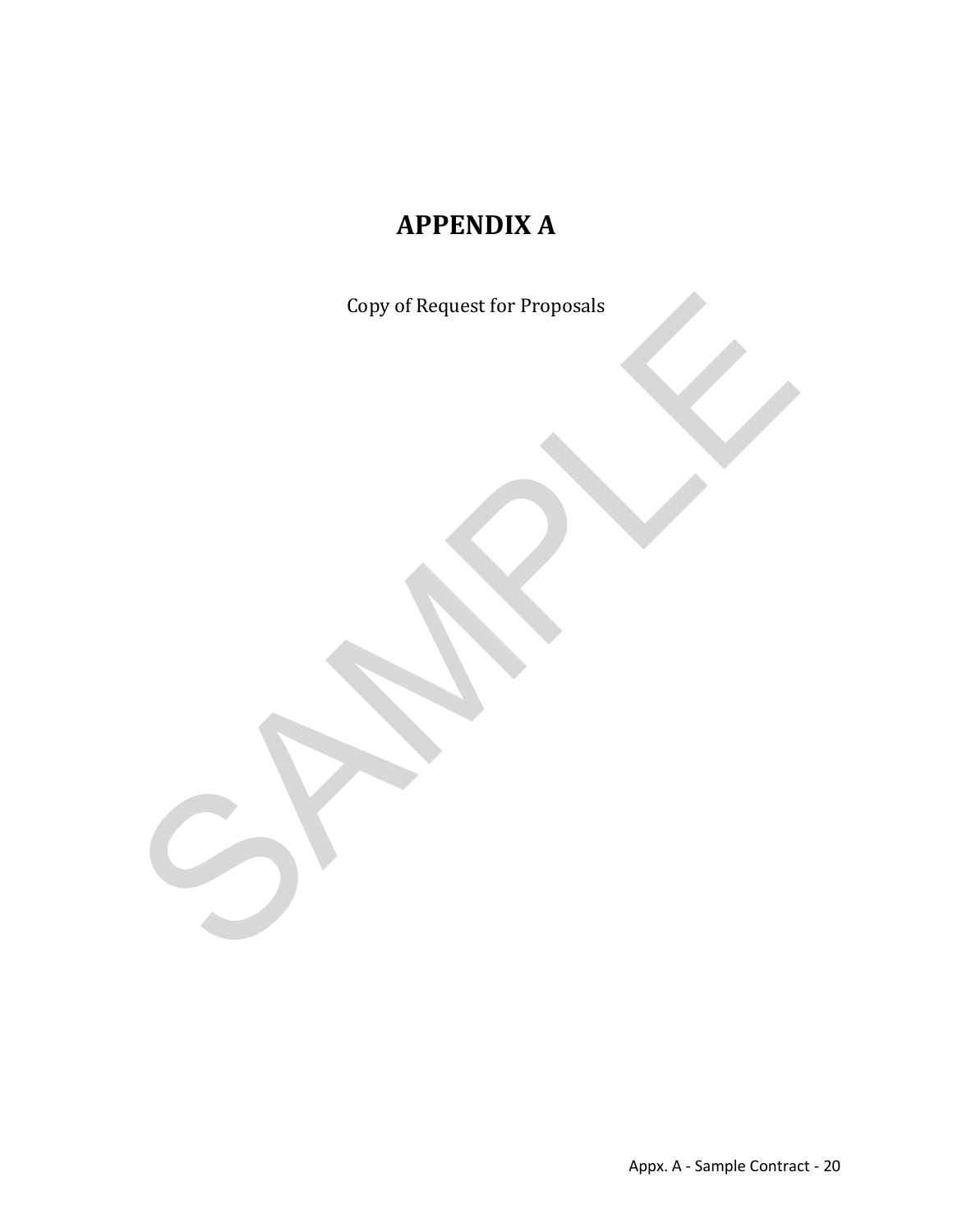# **APPENDIX B**

Copy of Contractor's Proposal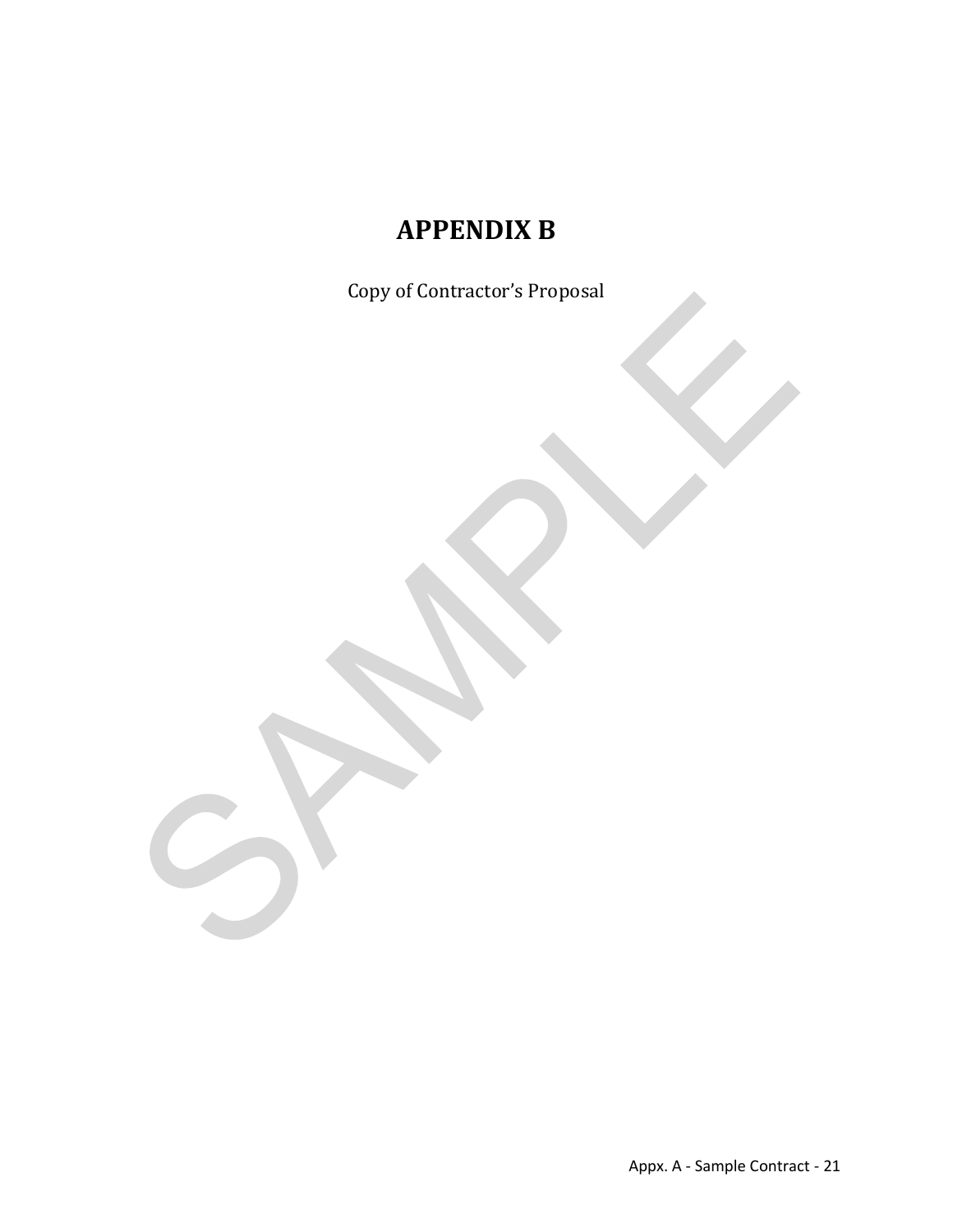# **APPENDIX C**

General Terms and Conditions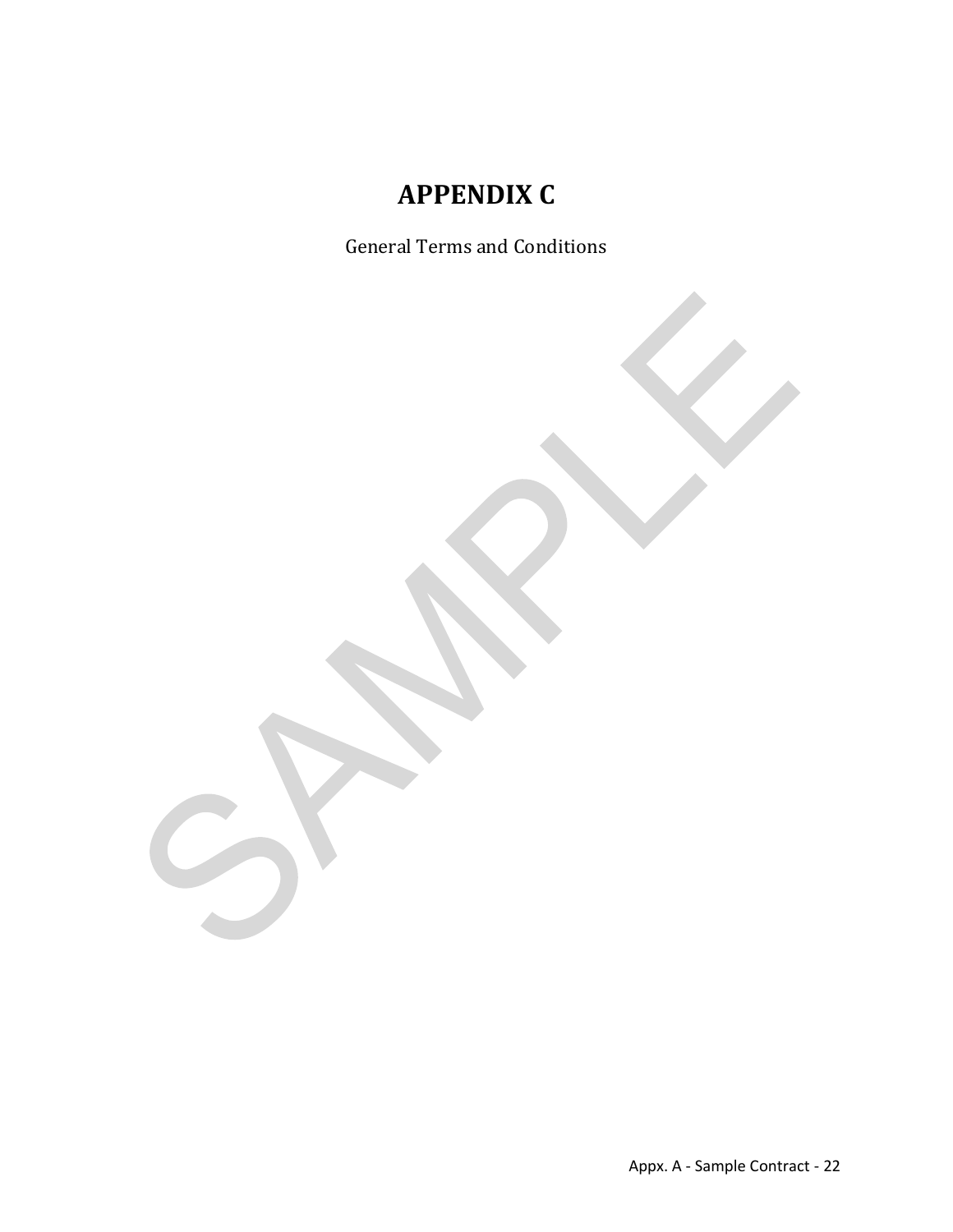### 1. GENERAL PROVISIONS

By signing this Agreement the Contractor makes the certifications and assurances as stated in Paragraph 26 herein and also assures that it will comply with all applicable terms and conditions of the DANY Memorandum of Understanding.

### 2. CONTACTS

The contacts for invoicing and notices are listed below. Either party may designate an alternate contact person in the future by giving written notice to the other party.

Research Foundation- Kyung Hur Assistant Director of Grants and Contracts 230 West 41<sup>st</sup> Street, 7<sup>th</sup> FL New York, NY 10036 Kyung\_Hur@rfcuny.org

ISLG - Patrick Hart Program Director 10 East 34<sup>th</sup> Street, 5<sup>th</sup> Floor New York, NY 10016 Patrick.Hart@islg.cuny.edu

| Contractor - |  |
|--------------|--|
|              |  |

3. SCOPE OF WORK

 $\mathcal{L}=\mathcal{L}=\mathcal{L}=\mathcal{L}=\mathcal{L}=\mathcal{L}=\mathcal{L}=\mathcal{L}=\mathcal{L}=\mathcal{L}=\mathcal{L}=\mathcal{L}=\mathcal{L}=\mathcal{L}=\mathcal{L}=\mathcal{L}=\mathcal{L}=\mathcal{L}=\mathcal{L}=\mathcal{L}=\mathcal{L}=\mathcal{L}=\mathcal{L}=\mathcal{L}=\mathcal{L}=\mathcal{L}=\mathcal{L}=\mathcal{L}=\mathcal{L}=\mathcal{L}=\mathcal{L}=\mathcal{L}=\mathcal{L}=\mathcal{L}=\mathcal{L}=\mathcal{L}=\mathcal{$  $\overline{\phantom{a}}$  , and the set of the set of the set of the set of the set of the set of the set of the set of the set of the set of the set of the set of the set of the set of the set of the set of the set of the set of the s  $\mathcal{L}$  and  $\mathcal{L}$  and  $\mathcal{L}$  $\mathcal{L}$  and  $\mathcal{L}$  and  $\mathcal{L}$ 

Contractor shall perform the services as set forth in Article 2. Scope of Services and any and all Task Orders.

# 4. BUDGET AND INVOICING

The Contractor shall submit invoices to RFCUNY and ISLG for deliverables submitted and approved by ISLG within thirty (30) days after receiving approval from ISLG, or on a different schedule agreed to between the Contractor and ISLG. Each invoice shall be on Contractor's letterhead and will be accompanied by all necessary documentation, as requested and in accordance with the Task Order and fee schedule. The invoice shall be submitted to RFCUNY and ISLG via email to the following addresses: CJII@rfcuny.org and CJII-Invoices@islg.cuny.edu, and include all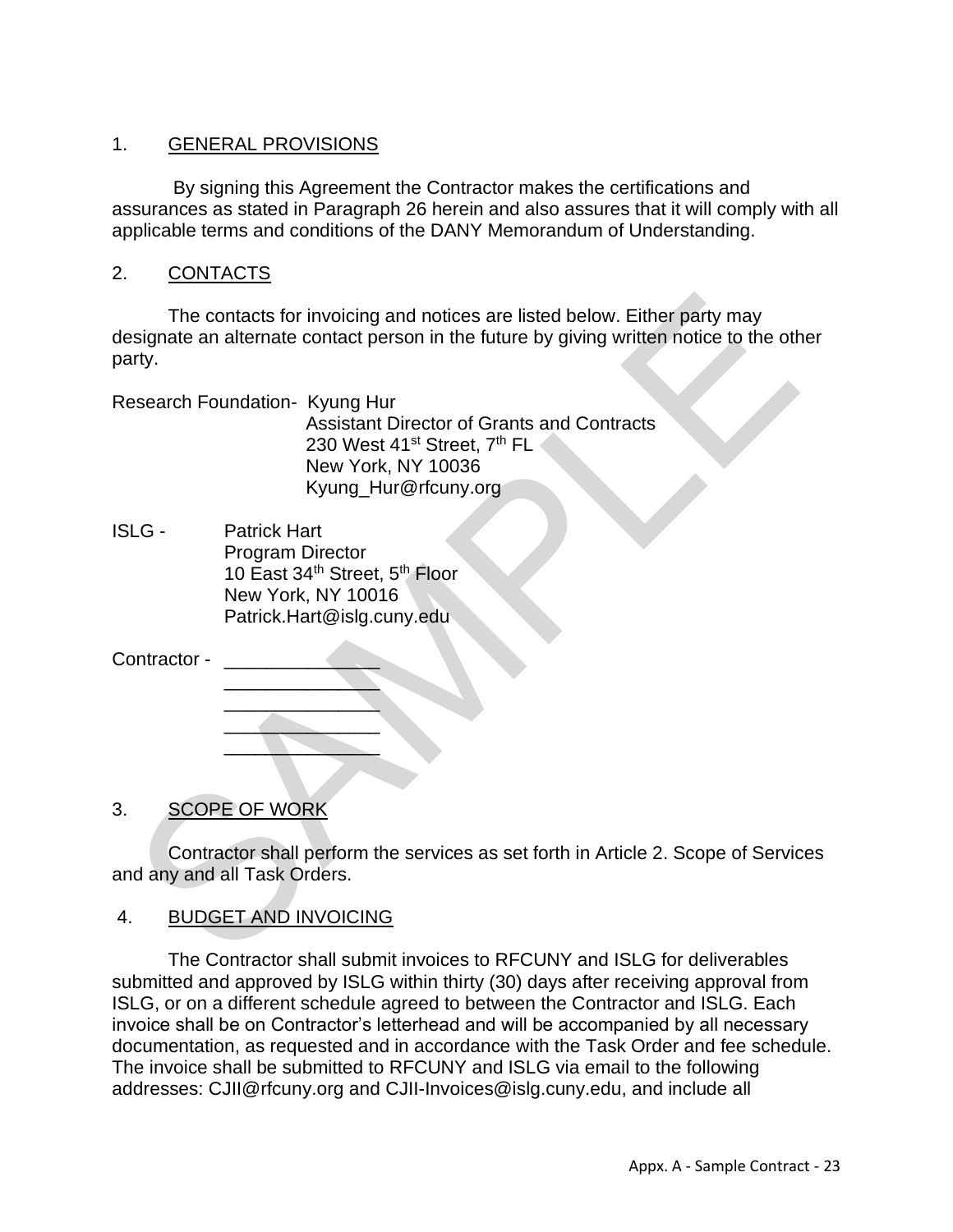information set forth in the sample invoice, attached hereto as Appendix D.

The final invoice for a Task Order shall be submitted by the Contractor within thirty (30) days after the expiration of a Task Order, unless another time period is agreed to between the parties. If the final invoice is not received within thirty (30) days after expiration or by the alternate agreed-upon date of submission, it may be processed at the sole discretion of RFCUNY. In the event of termination, the final invoice will be submitted in accordance with the terms and conditions stated in the notice of termination. Costs upon termination will be paid in accordance with Paragraph 8 herein.

# 5. INDEPENDENT CONTRACTOR STATUS

A. The Contractor and RFCUNY agree that the relationship of Contractor is as independent contractor to RFCUNY.

B. All experts, consultants or employees of the Contractor who are employed by the Contractor to perform work under this Agreement are not employees of RFCUNY. Contractor alone is responsible for their work, direction, compensation and personal conduct while engaged under this Agreement. Nothing in this Agreement shall impose any liability or duty on RFCUNY for the acts, omissions, liabilities or obligations of the Contractor, its directors, officers, employees, agents and contractors.

C. Contractor shall be solely responsible for all physical injuries and/or death to its agents or employees or to any other person arising from the performance of its work under this Agreement or for damage to any property sustained during its work on the project under this Agreement. The Contractor shall be solely responsible for the safety and protection of all of its employees.

# 6. ASSIGNMENT and SUBCONTRACTING

A. Contractor shall not assign, transfer, convey or otherwise dispose of this Agreement or of Contractor's rights, obligations or duties, without the prior written consent of RFCUNY or ISLG. Any such assignment, transfer, conveyance or other disposition without such consent shall be void.

B. Contractor shall not subcontract any portion of the performance obligations of this Agreement without prior written approval of ISLG, unless such subcontract is identified within a Task Order.

# 7. TASK ORDER MODIFICATION and NO-COST EXTENSION

A Task Order may be modified only by a written instrument executed by both parties, except a no-cost extension to a Task Order may be issued by the submission of a RFCUNY Payment Request, signed by ISLG and acceptable to RFCUNY, or if requested by Contractor, an email from ISLG extending the term of the Agreement. **In**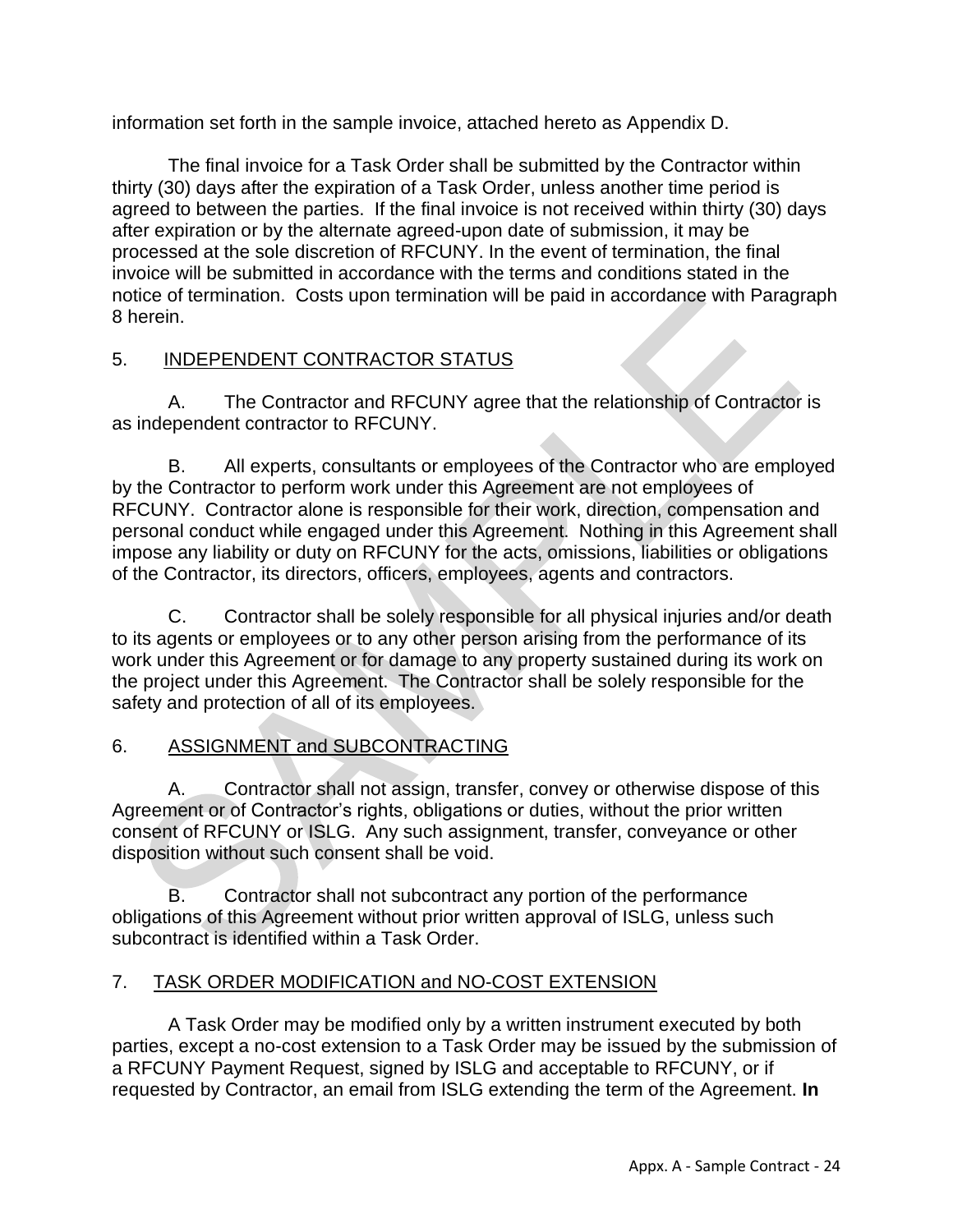### **no event shall the Agreement be extended beyond the term of the DANY Memorandum of Understanding.**

# 8. TERMINATION

A. RFCUNY shall have the right, upon thirty (30) days' prior written notice, to postpone, delay, suspend or terminate the Agreement, Task Order, or any part thereof which the Contractor is engaged to perform, at any time and for any reason in RFCUNY's interest. Contractor shall be entitled to payment of allowable costs up to and including date of termination or such reasonable part of the fee as shall apply to services properly performed or deliverables properly provided prior to the date of postponement, suspension or termination.

B. If the DANY Memorandum of Understanding is terminated, this Agreement and all Task Orders will be terminated as soon as required by the Sponsor. Pending approval of DANY, Contractor shall be paid allowable costs up to and including the date of termination or such reasonable part of the fee as shall apply to services properly performed or deliverables properly provided prior to the date of postponement, suspension or termination.

C. RFCUNY shall have the right to immediately terminate this Agreement or a Task Order in the event of material breach of this Agreement or a Task Order, including but not limited to non-performance or noncompliance with the Assurances and Certifications contained in Paragraph 26. At the sole discretion of RFCUNY, Contractor shall be paid allowable costs up to and including the date of termination.

# 9. REPORTS

Unless otherwise stated in a Task Order, Contractor shall provide reports as required upon the request of ISLG.

# 10. RECORDS

Contractor shall maintain documents for all charges incurred under this Agreement. The books, records and documents of the Contractor insofar as they relate to work performed or money received under this Agreement shall be maintained for a period of six (6) full years from the date of final payment and shall be subject to audit at any reasonable time and upon reasonable notice by the RFCUNY or DANY. The financial statements of the Contractor shall be prepared in accordance with generally accepted accounting principles.

# 11. NOTICES

The mailing of all notices, by certified mail, addressed to the Contractor shall be deemed sufficient notice to the Contractor.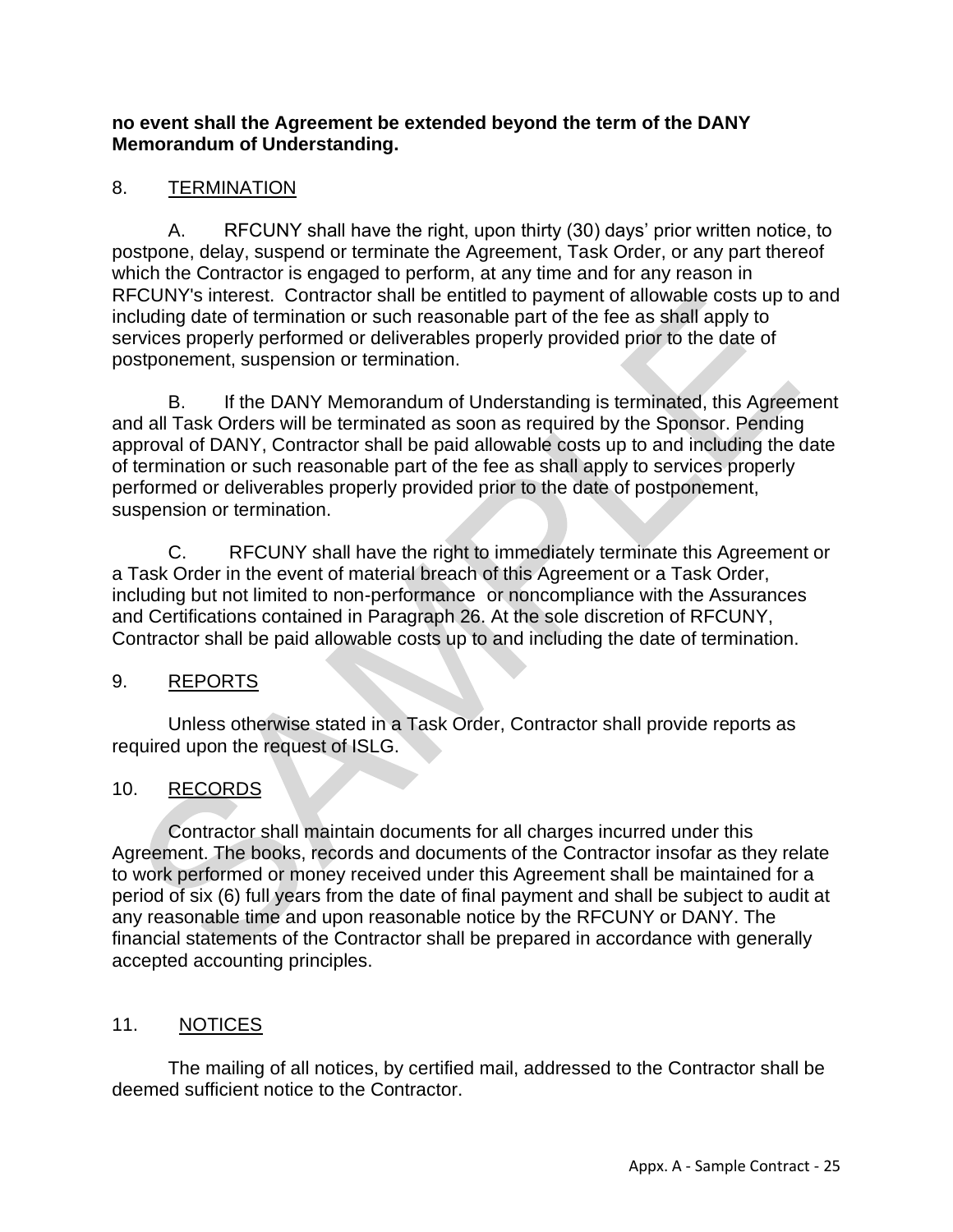A facsimile or email notice to the Contractor contact in Paragraph 2 and a copy sent via First Class Mail at the address referred to on the Agreement Cover Page shall also be deemed sufficient notice to the Contractor.

### 12. HOLD HARMLESS AND INDEMNIFICATION

Contractor shall indemnify RFCUNY against and hold RFCUNY harmless from any and all claims, actions, proceedings, expenses, damages, or liabilities, including attorney fees and court costs, resulting from the negligent acts, fault or default of the Contractor, its directors, officers, employees, agents and contractors.

In the event that Contractor is a government agency or otherwise subject to government limitations regarding tort liability indemnification and unable to comply with the indemnification requirements herein, then Contractor agrees to indemnify the RFCUNY to the extent that is allowed by the law that limits the Contractor.

### 13. INSURANCE

A. Contractor will, at its expense, maintain at all times during the term of this Agreement or any amendment thereto, general liability insurance and/or a program of self-insurance for property damage and bodily injury to cover the performance of this Agreement. In no event shall the insurance limits be less than \$1,000,000 per occurrence for property damage and bodily injury. The policy shall be obtained from an insurer licensed to do business in the State of New York and the insurer shall have a Best's rating of no less than B+. Each insurance policy will name RFCUNY as additional insured and will contain a clause requiring the insurer to give the RFCUNY at least 30 days' prior written notice of any alteration in the terms of such policy or cancellation. If the Contractor is self-insured and cannot provide a Certificate of Insurance naming RFCUNY as an additional insured, then a statement must be submitted by Contractor's authorized signatory, risk manager, or principal indicating the same. Upon execution of this Agreement, Contractor will deliver to RFCUNY a certificate evidencing such insurance.

B. Execution of this Agreement by the RFCUNY is conditioned upon receipt of the appropriate Certificate of Insurance.

C. The parties anticipate that insurance requirements set forth in Paragraph 13(A) above are sufficient to carry out the work contemplated under this Agreement, and that there is no need for additional insurance coverage; however, the Contractor acknowledges that during its performance of this Agreement, should any circumstance(s) arise which would warrant a need for additional insurance coverage, the RFCUNY may request the Contractor to obtain such additional insurance coverage.

# 14. INTELLECTUAL PROPERTY AND PUBLICATION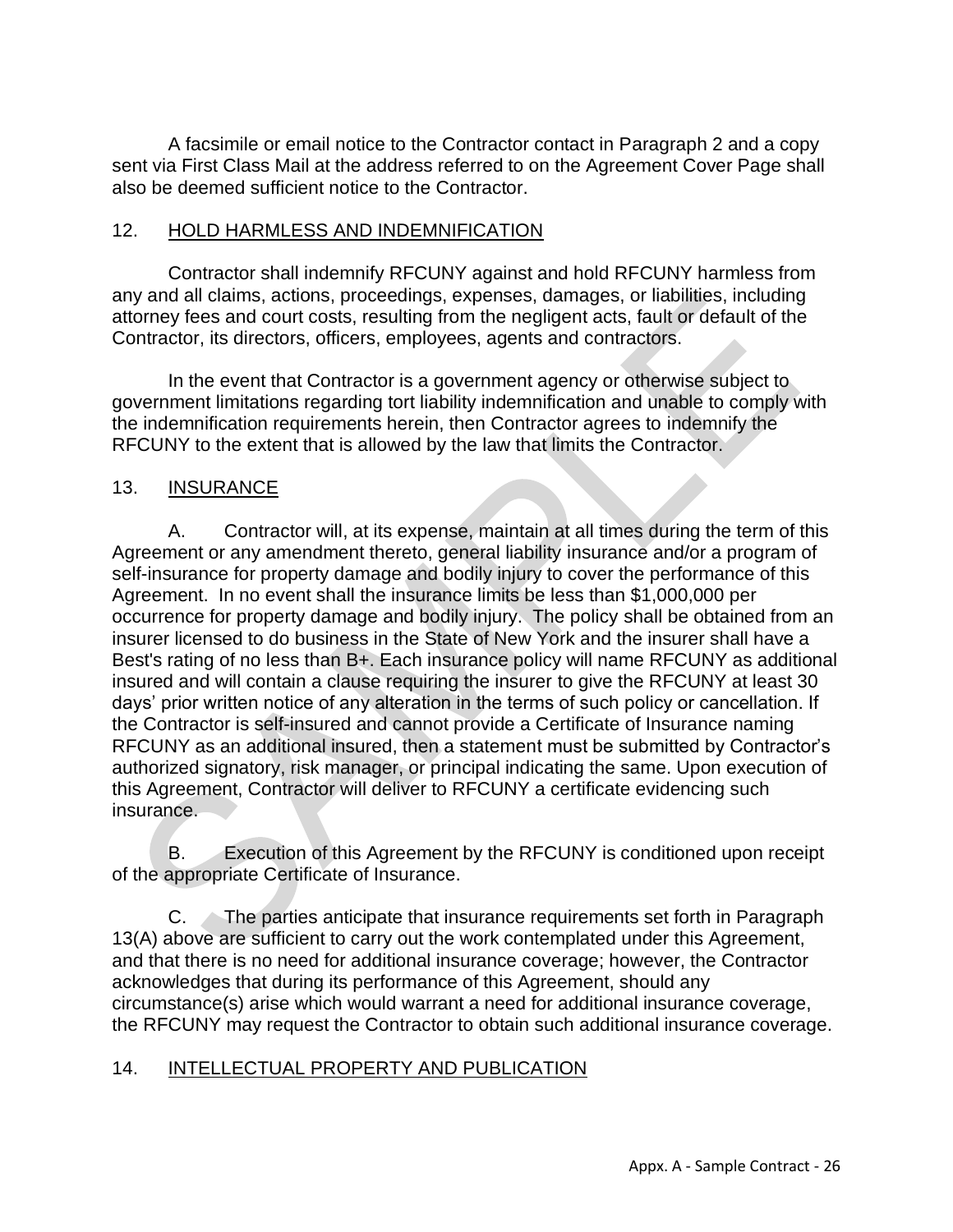- A. Contractor shall retain ownership of any intellectual property created pursuant to this Agreement ("IP"). RFCUNY and ISLG shall retain a royalty-free, worldwide, nonexclusive license to IP to reproduce, publish, or otherwise use any items or materials patented and/or copyrighted for internal research and educational purposes.
- B. Contractor agrees to consult with ISLG prior to publication or other disclosure of the results of the work produced under this Agreement to ensure that no proprietary information is being released. Proposed publications based on the work performed pursuant to this Agreement shall be submitted to ISLG for review thirty (30) days prior to publication. ISLG shall have thirty (30) days from receipt to review the publication and to advise of any changes.

### 15. INFRINGEMENTS

The Contractor agrees to indemnify and hold RFCUNY harmless to the extent allowed by law for any damage or loss or expense sustained by RFCUNY as a result of any infringement by the Contractor of any copyright, trademark or patent rights or design, systems, drawings, graphs, charts, specifications or printed matter furnished or used by the Contractor in the performance of this Agreement.

# 16. GOVERNING LAW

This Agreement shall be governed by and construed in accordance with the laws of the State of New York without reference to its conflicts of laws principles. All disputes, including tort claims, arising out of or related to this Agreement shall be interpreted and decided in accordance with the laws of the State of New York. Contractor agrees to submit to jurisdiction of State Federal or Supreme Court located in New York State, New York County.

# 17. ORDER OF PRECEDENCE

In the event of a conflict in the terms of this document and its attachment the following order of precedence will be applied:

- 1. DANY Memorandum of Understanding
- 2. The Agreement, including this Appendix C: General Terms and Conditions
- 3. A Task Order

# 18. GENERAL RELEASE

Payment of the final invoice under a Task Order shall operate as and shall be a release to RFCUNY from all claims for payment to the Contractor, its successors, legal representatives and assigns for anything done or furnished under the provisions of the Task Order.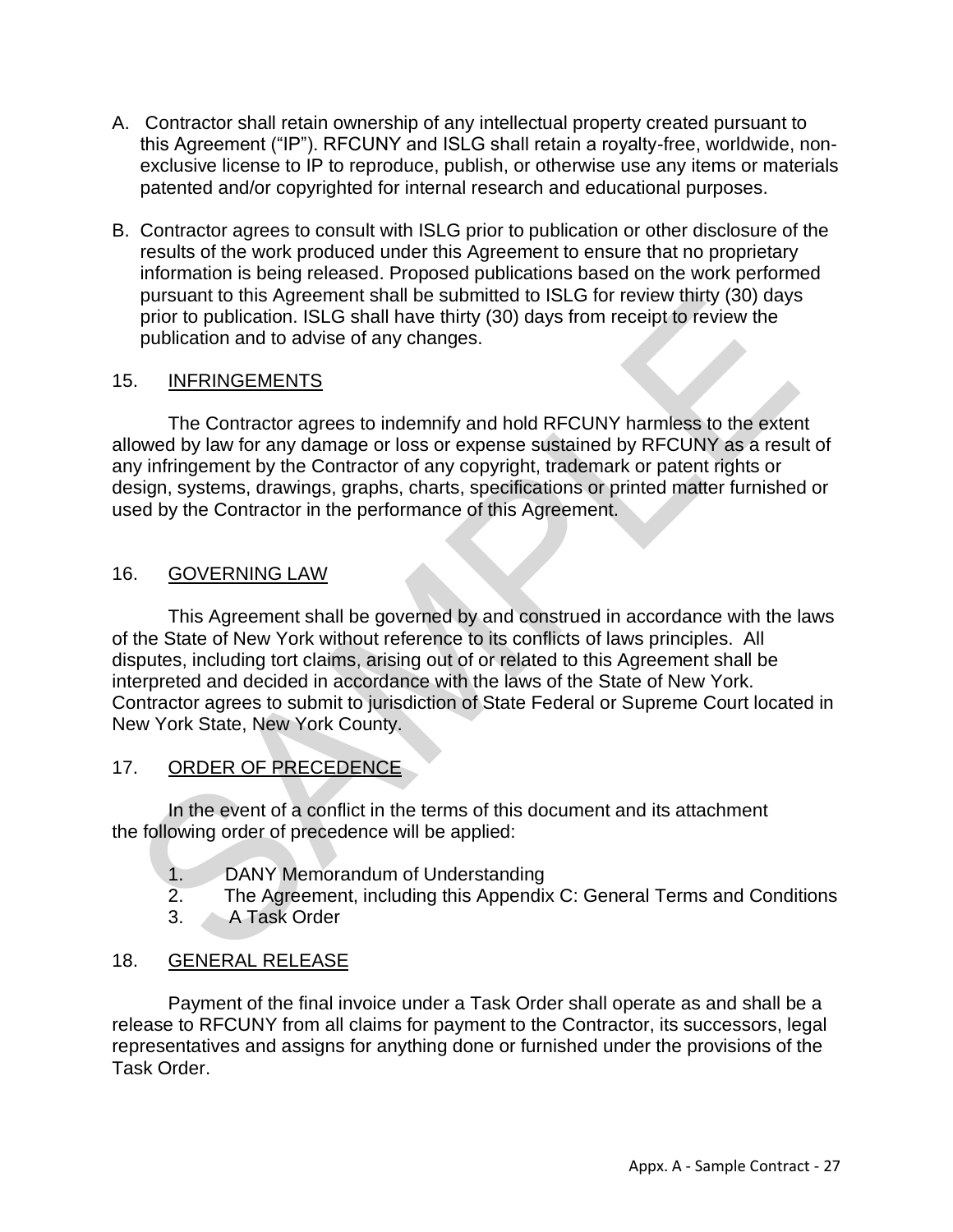### 19. ONE YEAR LIMITATION

No action shall lie or be maintained against RFCUNY upon any claim based on a Task Order or arising out of a Task Order or out of anything done in connection with a Task Order unless such action is commenced within one year after the termination or expiration of the Task Order.

### 20. NON-WAIVER

Any failure or delay of the RFCUNY in exercising or enforcing the strict performance of any of the Contractor 's obligations under this Agreement or in exercising or enforcing any right or remedy herein contained shall not be construed as a waiver or a relinquishment for the future of such obligation right or remedy. No waiver by the RFCUNY of any provision of this Agreement shall be deemed to have been made unless set forth in writing and signed by the RFCUNY.

### 21. ENTIRETY OF AGREEMENT

This Agreement with its attachments embodies the entire understanding of the parties and there are no other agreements or understandings between the parties relating to the subject matter herein.

### 22. FORCE MAJEURE

Neither party shall be liable for failure or delay in the performance of any duties under this Agreement when such delay or failure is due to causes beyond the party's control that could not have been avoided by the exercise of due care, including, but not limited to, acts of God; natural disasters; riots; war; epidemics; terrorists activities; government restrictions; or the like. The impacted party shall give the other party notice of the failure or delay as soon as possible.

### 23. PARAGRAPH HEADINGS

Paragraph headings are inserted only as a matter of convenience and for reference and in no way define, limit or describe the scope or intent of this Agreement and in no way affect the Agreement.

### 24. COUNTERPARTS and e-SIGNATURES

This Agreement and any Task Order may be executed in counterparts, each of which when so executed and delivered shall be deemed an original, but all such counterparts shall together constitute one executed agreement. The parties agree that execution of this Agreement by exchanging facsimile, PDF, or e-Signature (as defined below) signatures shall have the same legal force and effect as the exchange of original signatures. Pursuant to this Agreement, e-Signatures shall mean a signature that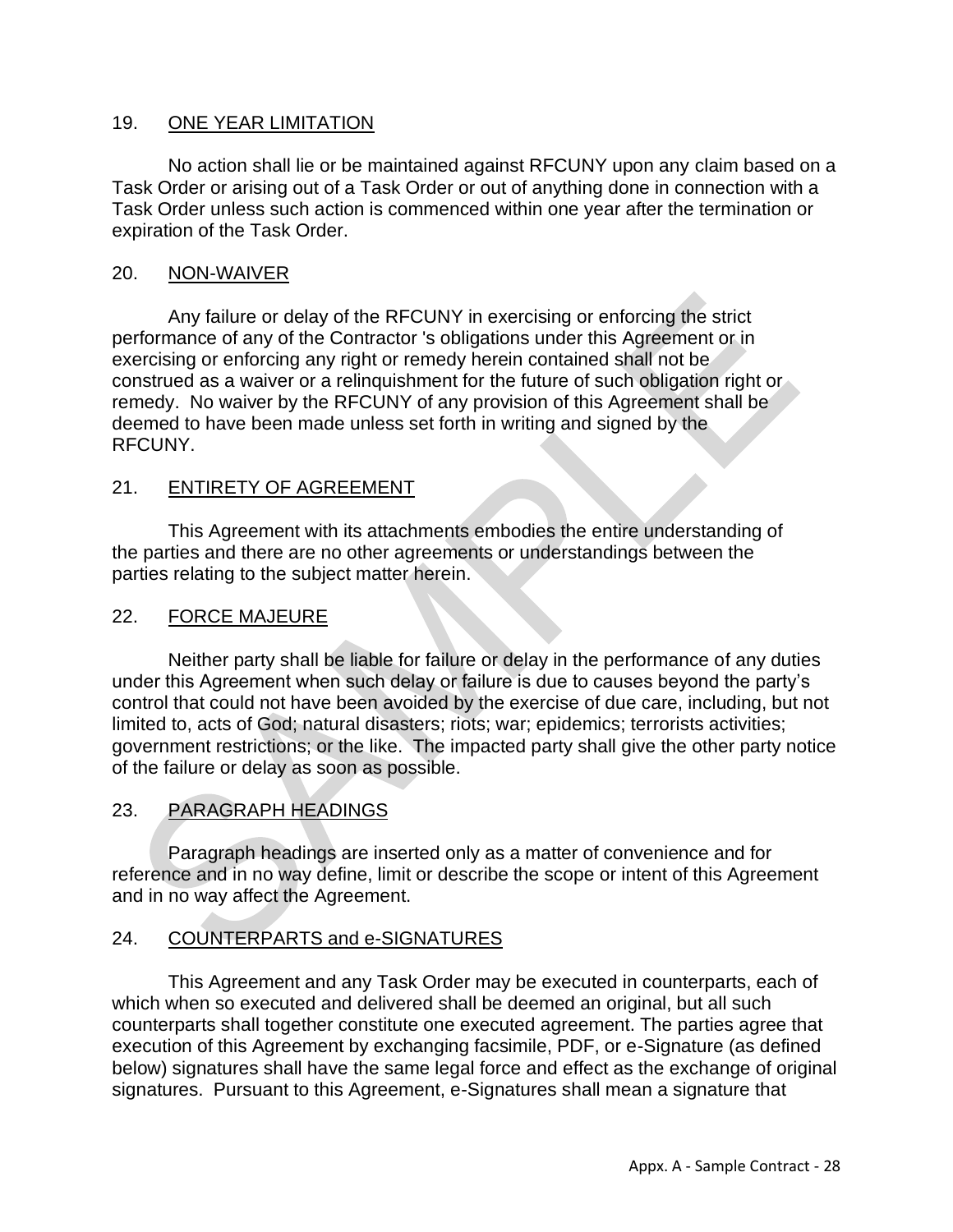consists of one or more letters, characters, numbers or other symbols in digital form incorporated in, attached to or associated with the electronic document, that (a) is unique to the person making the signature; (b) uses a technology or process to ensure the signature is under the sole control of the person making the signature; (c) uses a technology or process that can identify the person using the technology or process; and (d) has an electronic signature that can be linked with an electronic document in such a way that it can be used to determine whether the electronic document has been changed since the electronic signature was incorporated in, attached to or associated with the electronic document.

# 25. **SEVERABILITY**

If any part of this Agreement or a Task Order is held to be invalid or unenforceable, such invalidity or unenforceability shall not affect the validity or enforceability of any other part or provision of this Agreement or a Task Order, which other part or provision shall remain in full force and effect.

# 26. ASSURANCES and CERTIFICATIONS

# EXPORT CONTROLS

A. Contractor agrees to comply and reasonably assist RFCUNY, upon request, in complying with, all applicable U.S. Government export and import laws and regulations, including but not limited to U. S. Department of Commerce Export Administration Regulations (EAR), 15 CFR 730-774, as applicable, and the U.S. Department of State International Traffic in Arms Regulations (ITAR), 22 CFR 120-130, as applicable.

B. Contractor agrees that it will not directly or indirectly export, re-export, distribute or transfer any technology, information or materials of any value to any nation, individual or entity that is prohibited or restricted by ITAR, EAR, the Office of Foreign Assets Control (OFAC), the United States Department of State's State Sponsors of Terrorism, or by any other government agency that requires said approval without first obtaining the appropriate license.

C. Contractor confirms that any confidential information disclosed during the course of the work herein will not contain export controlled technology or technical data identified on any U.S. export control list, including but not limited to the Commerce Control List (CCL), 15 CFR 774 and the U.S. Munitions List (USML), 22 CFR 121.

D. In the event, the Contractor intends to provide export controlled information, the Contractor will inform RFCUNY thirty (30) days prior to the release of such export controlled technology or technical data. Export controlled information will not be released to RFCUNY or CUNY personnel without prior written consent of the RFCUNY. If the U.S. government imposes a fine or penalty upon the RFCUNY because of the Contractor's failure to notify the RFCUNY, Contractor agrees to indemnify and hold the RFCUNY harmless from any and all resulting fines and penalties from such omission.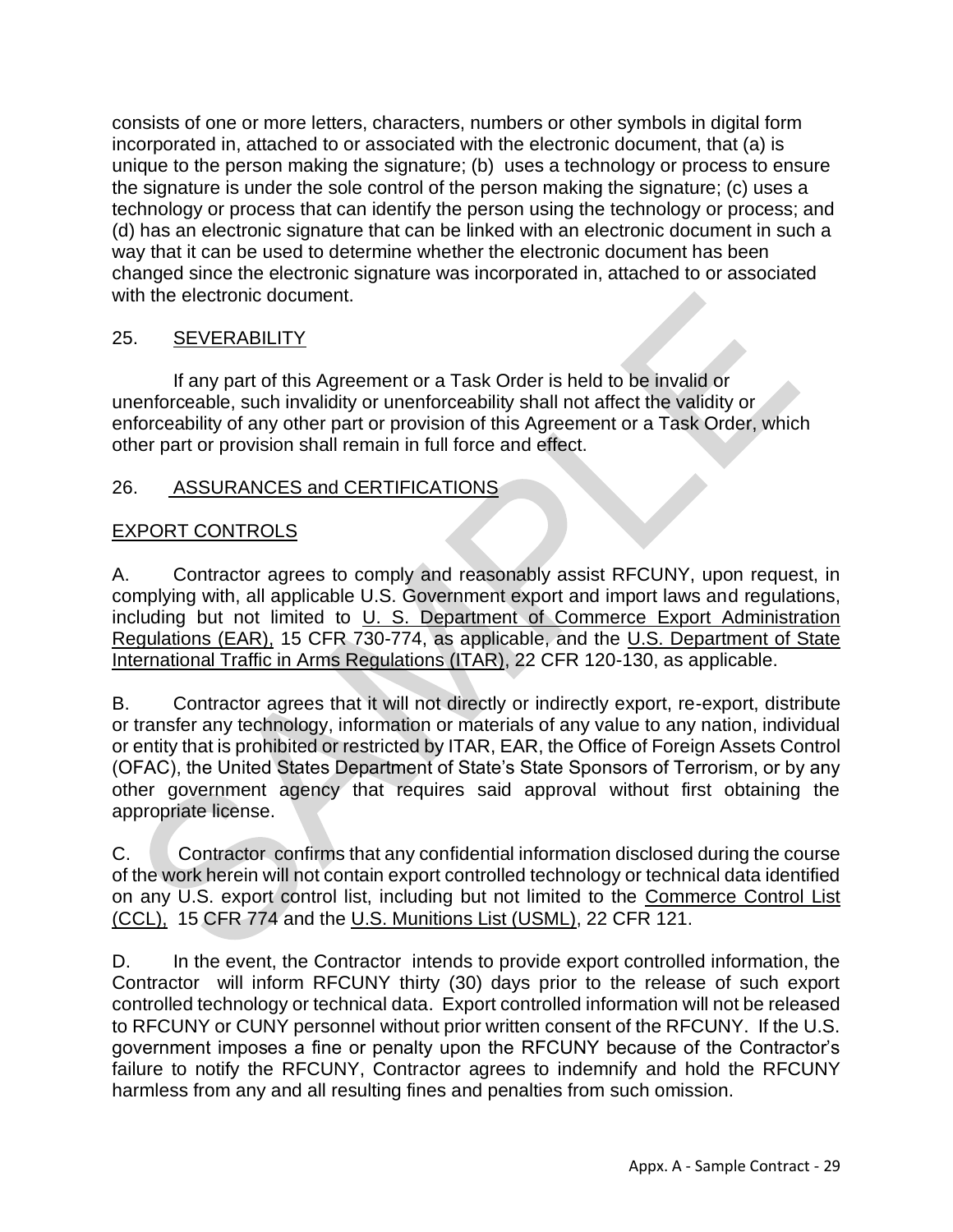# CIVIL RIGHTS AND EQUAL EMPLOYMENT OPPORTUNITY

A. Contractor agrees that it: (a) will comply with the Title VI and Title VII of the Civil Rights Act of 1964 (P.L. 88-352) and Executive Order No. 11246 as amended by E.O. 11375 relating to Equal Employment Opportunity, which prohibits discrimination on the basis of race, color and national origin; (b) Title IX of the Education Acts of 1972, as amended (20 U.S.C. §§ 1681-1683 and 1685-1686 ) which prohibits discrimination on the basis of sex; (c) Sections 503/504 of the Rehabilitation Act of 1973, as amended (29 U.S.C. § 794) which prohibits discrimination on the basis of handicaps; (d) Age Discrimination Act of 1975, as amended ( 42 U.S.C. 6101 – 6107); (e) Drug Abuse Office and Treatment Act of 1972, ( P.L. 92-255). as amended; (f) Comprehensive Alcohol Abuse and Alcoholism Prevention, Treatment and Rehabilitation Act of 1970, (P.L. 91- 616, as amended; (g) American with Disabilities Act of 1990; (h) Affirmative Action for Disabled Veterans and Veterans of the Vietnam Era (P.L. 92-540 & 93-508), E.O. 11701 and regulations of the Secretary of Labor promoting opportunities for the disabled and Vietnam veterans, along with related regulations and reporting requirements of each.

B. Contractor agrees that it will not discriminate against any employee or applicant for employment because of race, color, religion, sex or national origin or age and will take affirmative action to ensure that applicants and employees are treated during employment, without regard to their race, color, religion, sex, national origin, age or status as a disabled or Vietnam era veteran Vietnam Veteran Re-Adjustment Act of 1972, as amended.

C. In the event of the Contractor's noncompliance with the Equal Opportunity clause of this Agreement or any of the said rules, regulations, or orders, this Agreement may be cancelled, terminated or suspended, in whole or in part, as deemed appropriate by the RFCUNY.

# PROTECTION OF HUMAN SUBJECTS

A. If this Agreement involves the use of human subjects, the Contractor agrees that the rights and welfare of human subjects will be protected in accordance with the Code of Federal Regulations, 45 CFR Part 46, subpart A, "Protection of Human Subjects" including the Federal Policy for the Protection of Human Subjects and the regulations of the Office for Human Research Protections (OHRP) in HHS, the federal agency charged with ensuring compliance with the human research participants.

B. Upon request the Contractor will submit evidence of approval of the Contractor's Institutional Review Board indicating the review and approval of the human subjects' research protocol for this project.

# PRIVACY AND SECURITY OF PERSONAL HEALTH INFORMATION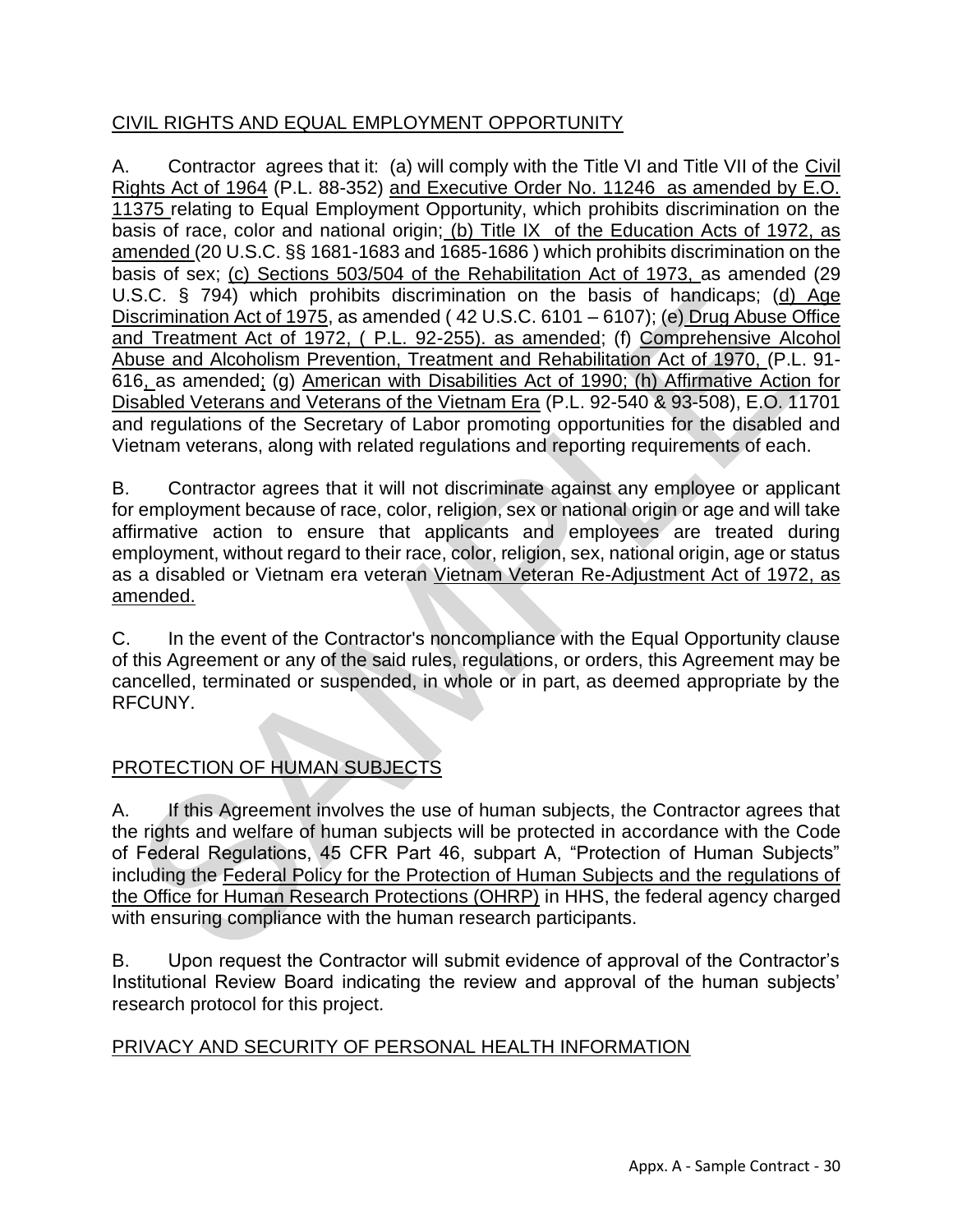If Contractor is a covered entity pursuant to the Health Information Portability and Accountability Act of 1996 ("HIPAA"), 45 CFR, Part 160 and Subparts A and E of Part 164 or P. L. 104-191, 110 Stat. 1936 and the Privacy Act of 1974, then Contractor represents and warrants that any individually identifiable personal health information used or disclosed in connection with this Agreement shall be protected in accordance with applicable statutes and regulations regarding the privacy and security of such information.

# CLEAN AIR AND WATER ACT

The Contractor agrees: (a) to comply with all the requirements of the Clean Air Act, as amended and the Federal Water Pollution Control Act, as amended respectively, relating to inspection, monitoring entry, reports, and information, as well as other requirements specified in the Clean Air Act and the Federal Water Pollution Control Act, respectively, and all regulations and guidelines issued thereunder before the award of this Agreement; (b) that no portion of the work required by this Agreement will be performed in a facility listed on the Environmental Protection Agency list of Violating Facilities on the date that this Agreement was awarded unless and until EPA eliminates the name of such facility or facilities from such listing; and (c) to use its best efforts to comply with clean air standards and clean water standards at the facility in which this Agreement is being performed.

# CERTIFICATION REGARDING VICTIMS OF TRAFFICKING

Contractor's signature on this Agreement constitutes a certification that it is in compliance with the Victims of Trafficking and Violence Protection Act of 2000, P. L. 108-193 and P.L 109-164; codified at 22 USC 7104 as amended, 2 CFR 175 (award term for trafficking in persons for grants and cooperative agreements), or FAR regulation at Subpart 22.17; FAR contract clause at 52.222.50, as applicable. Contractor further certifies that it will notify the Federal government in the event of violation by any employee.

# NEW YORK STATE INFORMATION SECURITY BREACH AND NOTIFICATION ACT

Contractor certifies that it shall be subject to, and comply with, the New York State Information Security Breach and Notification Act (the "Act") (N.Y. Gen. Bus. Law § 899 aa), if applicable. Contractor agrees to notify RFCUNY immediately if it has cause to believe that any applicable data received or prepared under this Agreement may have been obtained by an unauthorized person as defined in the Act and that Contractor will consult with RFCUNY prior to, during and after any required notifications. Contractor agrees to be solely responsible for any required notifications and agrees to indemnify RFCUNY against any damage due to a breach of security caused by Contractor.

# CARE OF LABORATORY ANIMALS

If the work under this Agreement involves the use of laboratory animals, the Contractor agrees that it will comply with the applicable portions of the Animal Welfare Act (P.L. 89- 544, as amended, (P.L. 91-579 and 94-279) U.S.C. 2131 at seq.), and will follow the guidelines prescribed in DHHS Publications No. 86-23 Rev. 1985 or succeeding revisions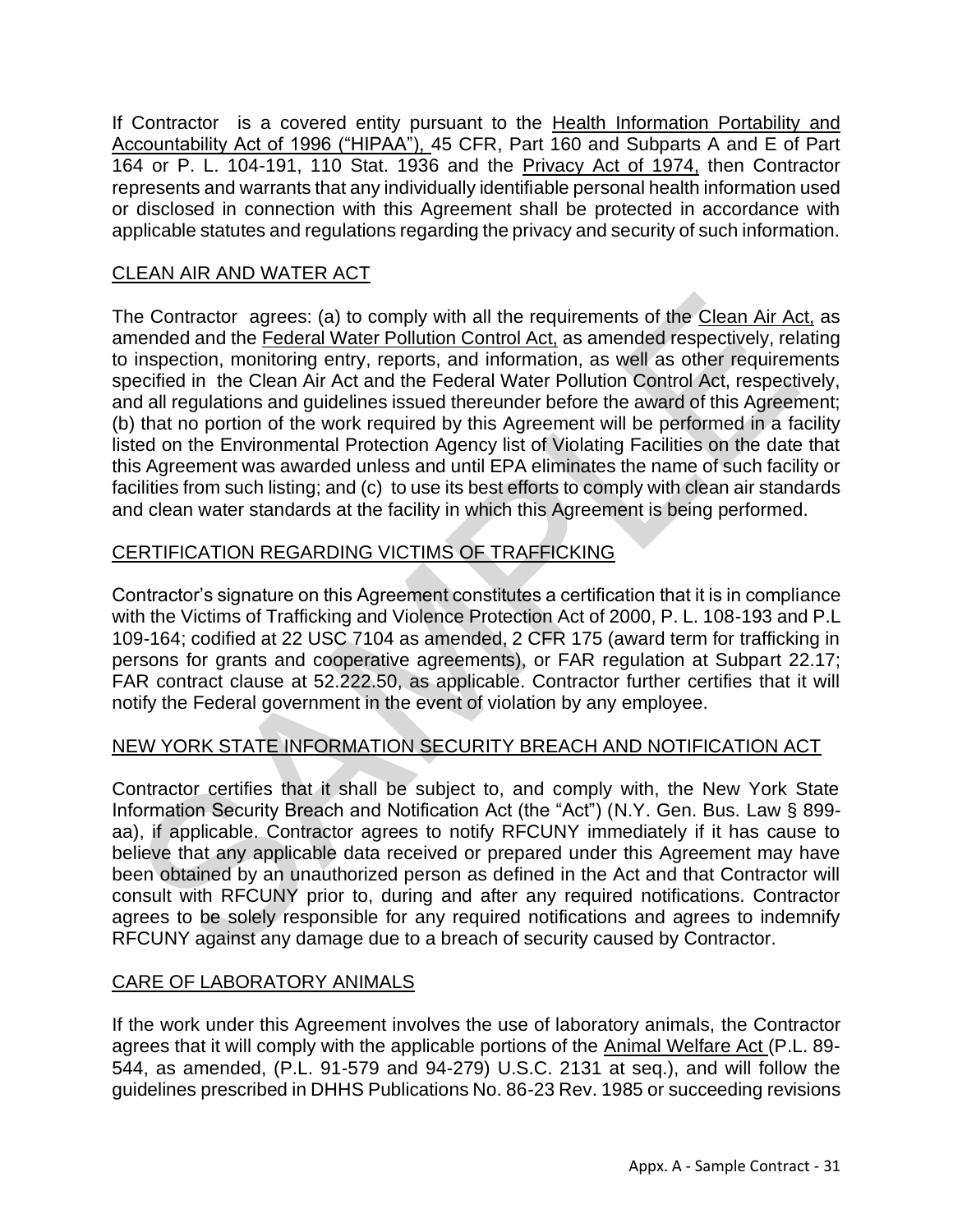(NIH) "Guide for the Care and Use of Laboratory Animals." If using animals, as specified in NIH GUIDE, Vol. 14 No. 8 June 25, 1985, Contractor shall comply with regulations cited therein and provide RFCUNY with an approval from an appropriate institutional committee that the policy requirements are being met.

# CONFLICT OF INTEREST

The Contractor affirms that to the best of its knowledge there exists no actual or potential conflict between the Contractor's family, business or financial interests and its services under this Agreement. The Contractor will notify the RFCUNY of all changes in any of the interests listed above during the term of this Agreement and any amendments thereto. The RFCUNY reserves the right in its sole discretion to determine whether or not any of the interests required to be disclosed by this paragraph will disqualify the Contractor from performing the services called for by this Agreement.

### CERTIFICATION REGARDING DEBARMENT, SUSPENSION, INELIGIBILITY AND VOLUNTARY EXCLUSION

Contractor's signature on this Agreement constitutes a certification that neither it nor its principals are presently debarred, suspended, proposed for debarment, declared ineligible, or voluntarily excluded from covered transactions by any federal department or other government agency. If at any time, Contractor learns that its certification was erroneous when submitted or has become erroneous by reason of changed circumstances, it shall promptly notify RFCUNY. In the event Contractor fails to notify RFCUNY, this Agreement will terminate as of the date of such debarment, suspension, ineligibility and/or voluntary exclusions, such failure to notify is considered a material breach of this Agreement. In the event the Contractor or its principals become debarred, suspended, proposed for debarment, declared ineligible or voluntarily excluded from covered transactions by any federal department or other government agency, the Agreement will terminate immediately pursuant to Paragraph 8(C), as debarment, suspension, ineligibility and voluntary exclusions are each considered a material breach.

# IRAN DIVESTMENT ACT

As a result of the Iran Divestment Act of 2012 (Act), Chapter 1 of the 2012 Laws of New York, a new provision has been added to the State Finance Law (SFL) Section 165-a, effective April 12, 2012. This act may be viewed in its entirety at http://www.ogs.ny.gov/about/regs/docs/ida2012.pdf. Pursuant to SFL Section 165 a(3)(b), the Commissioner of the Office of General Services (OGS) has developed and maintains a list ("prohibited entities list") of "persons" who are engaged in "investment activities in Iran" (defined terms in the law). The list may be found on the OGS website at: http://www.ogs.ny.gov/about/regs/docs/ListofEntities.pdf.

Contractor certifies that it is not included on the prohibited entities list. Contractor further certifies that it will not contract with any organization that is identified on the prohibited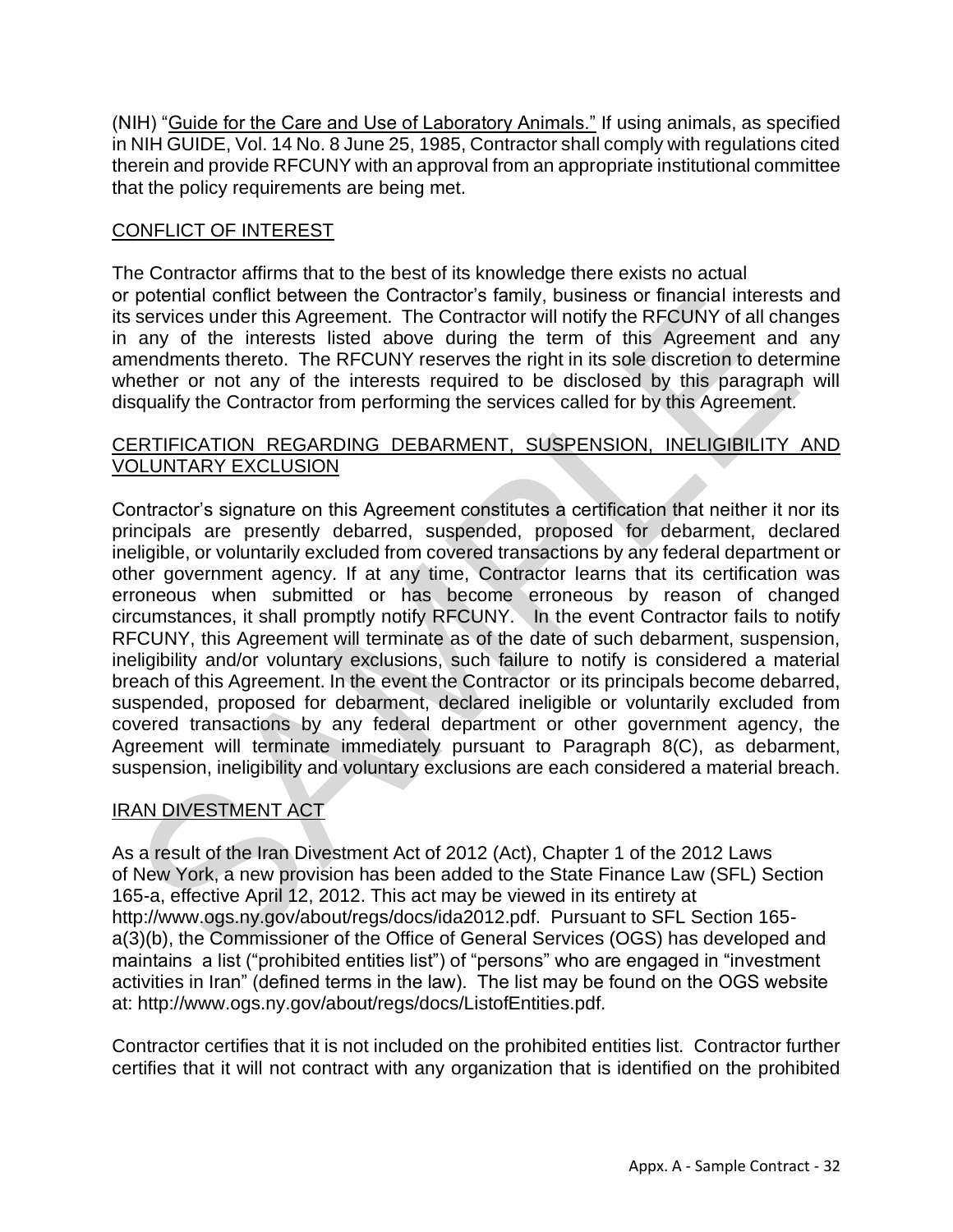entities list. If at any time Contractor or any organization it contracts with is added to the prohibited entities list it shall immediately notify RFCUNY.

### COMPLIANCE WITH LAWS

The Contractor shall perform all services under this Agreement in accordance with all applicable laws and regulations as are in effect at the time such services are performed.